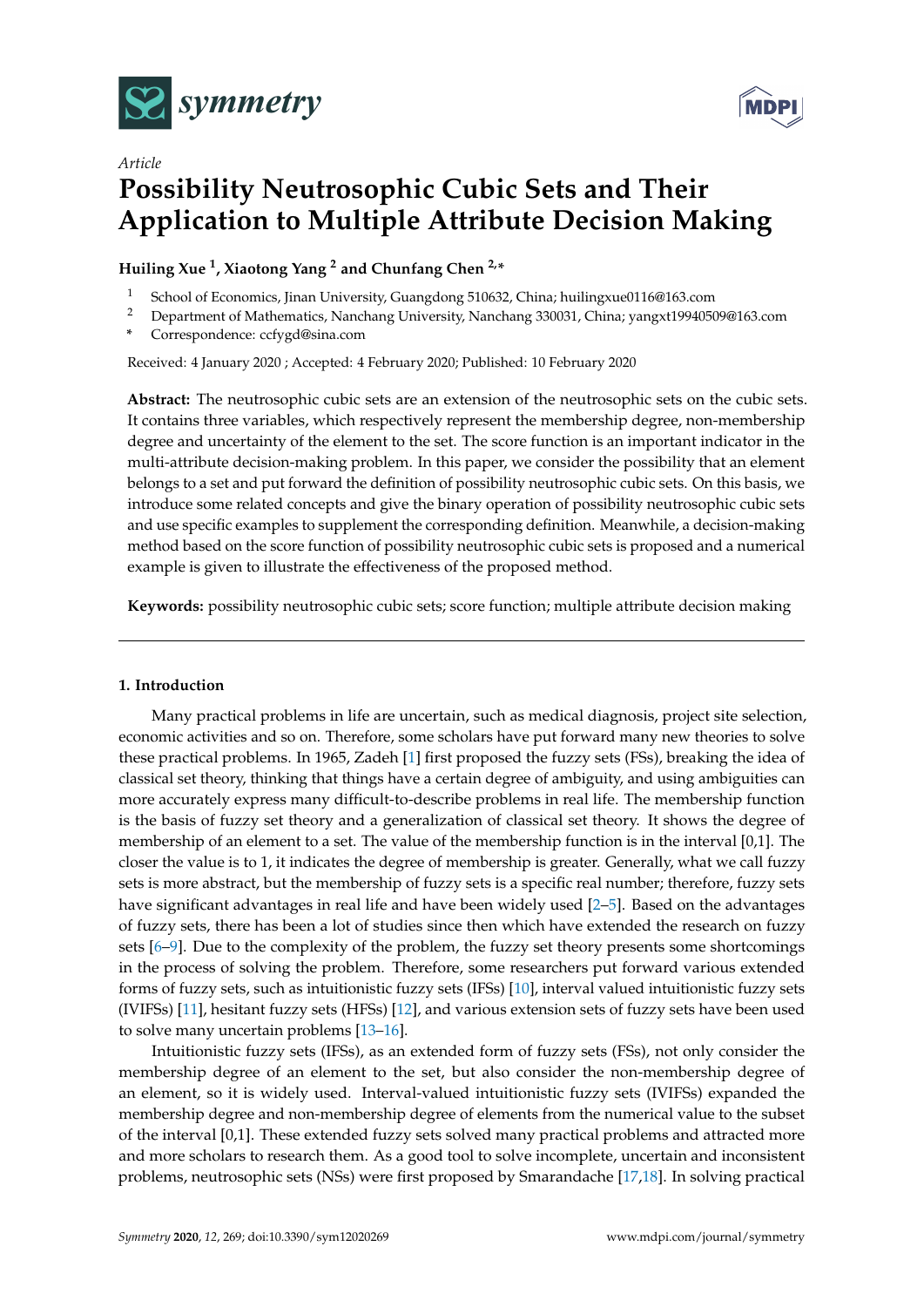problems, neutrosophic sets not only consider the membership degree and non-membership degree of elements, but also consider the uncertainty and inconsistency of elements. Compared with fuzzy sets and intuitionistic fuzzy sets, neutrosophic sets express the incompleteness and inconsistency of an element to set, which is more suitable for solving practical problems. However, all functions of neutrosophic sets are defined on a non-standard interval  $]$  <sup>-</sup> 0, 1<sup>+</sup> [, where  $T(x)$ ,  $I(x)$ ,  $F(x): X \rightarrow ]$  <sup>-</sup> 0, 1<sup>+</sup> [, and  $T(x)$ ,  $I(x)$  and  $F(x)$  satisfy the inequality:  $\overline{0} \leq T(x) + I(x) + F(x) \leq 3^+$ . The non-standard interval of neutrosophic sets gives it some defects in solving many practical problems in real life. Therefore, many extended forms of neutrosophic sets (NSs) have been proposed successively, such as single value neutrosophic sets (SVNSs) [\[19\]](#page-15-12) and interval neutrosophic sets (INSs) [\[20\]](#page-15-13), and so forth, and have been applied to many practical problems [\[21–](#page-15-14)[23\]](#page-16-0). In 2013, F. Smarandache [\[20\]](#page-15-13) proposed single-valued neutrosophic sets(SVNSs). The single-valued neutrosophic sets defined the value of the function of the neutrosophic sets in the standard interval [0,1]. Therefore, single-valued neutrosophic sets have a good application. Huang [\[24\]](#page-16-1) proposed the distance measure and similarity measure of single-valued neutrosophic sets, and illustrated its application in decision-making by numerical examples. In 2017, Shahzadi [\[25\]](#page-16-2) proposed the application of distance measure and similarity measure of single-valued neutrosophic sets and applied them to medical diagnosis. In 2013, Ye [\[26\]](#page-16-3) proposed the application of correlation coefficients of single-valued neutrosophic sets in multi-attribute decision making problems. In order to better describe the uncertainty, incompleteness and inconsistency of many problems in life, Wang et al. [\[20\]](#page-15-13) proposed interval neutrosophic sets. Then, Broumi [\[27\]](#page-16-4) introduced correlation coefficient of interval neutrosophic sets. Chi [\[28\]](#page-16-5) put forward the application of interval neutrosophic sets in multi-attribute decision making.

In 2010, Young [\[29\]](#page-16-6) proposed the definition of cubic sets (CSs) and discussed its related properties. By extending cubic sets to neutrosophic sets, Young [\[30\]](#page-16-7) put forward the concept of neutrosophic cubic sets (NCSs), defined internal and external neutrosophic cubic sets and discussed its related properties. Subsequently, some researchers have further studied the neutrosophic cubic sets. Tu [\[31\]](#page-16-8) proposed the application of a similarity measure of neutrosophic cubic sets in multi-attribute decision making. Ye [\[32\]](#page-16-9) proposed the application of the aggregation operator of neutrosophic cubic sets in multi-attribute decision making. Ye [\[33\]](#page-16-10) also put forward the R-union of the neutrosophic cubic sets and R-intersection of neutrosophic cubic sets. In 2019, Xue [\[34\]](#page-16-11) proposed the correlation coefficient of neutrosophic cubic sets and illustrated its application in decision-making and pattern recognition by numerical examples.

In multiple attribute decision making problems, the contain probability of an element will produce significant influence the result of the decision. The neutrosophic cubic sets only studied the membership degree, non-membership degree and uncertainty of an element, but there is no research on the probability that an element belongs to a set, therefore, this paper puts forward the concept of possibility neutrosophic cubic sets, studies some related concepts of possibility neutrosophic cubic sets, and the concrete examples illustrate the rationality of them. Finally, according to the score function, as an important indicator in the multi-attribute decision-making problem, and combining the scoring function index, we give a solution to solve the multiple attribute decision making problems in possibility neutrosophic cubic sets, and the specific numerical example illustrates the effectiveness of the method. This paper considers the application of neutrosophic cubic sets in multi-attribute decision making problems from a new point of view, which makes the decision process more comprehensive and the decision result better.

Possibility neutrosophic cubic sets is a generalization of neutrosophic cubic sets. The neutrosophic cubic sets consider the uncertainty, inconsistencies and incompleteness of the problem when solving practical problems, so it has been widely studied by many researchers. On the basis of testing the uncertainty, inconsistencies and incompleteness, the possibility neutrosophic cubic sets is added according to the specific situation, which makes the solution of the problem more in line with the objective facts. In neutrosophic cubic sets, the possibility of each element is regarded as 1, so that the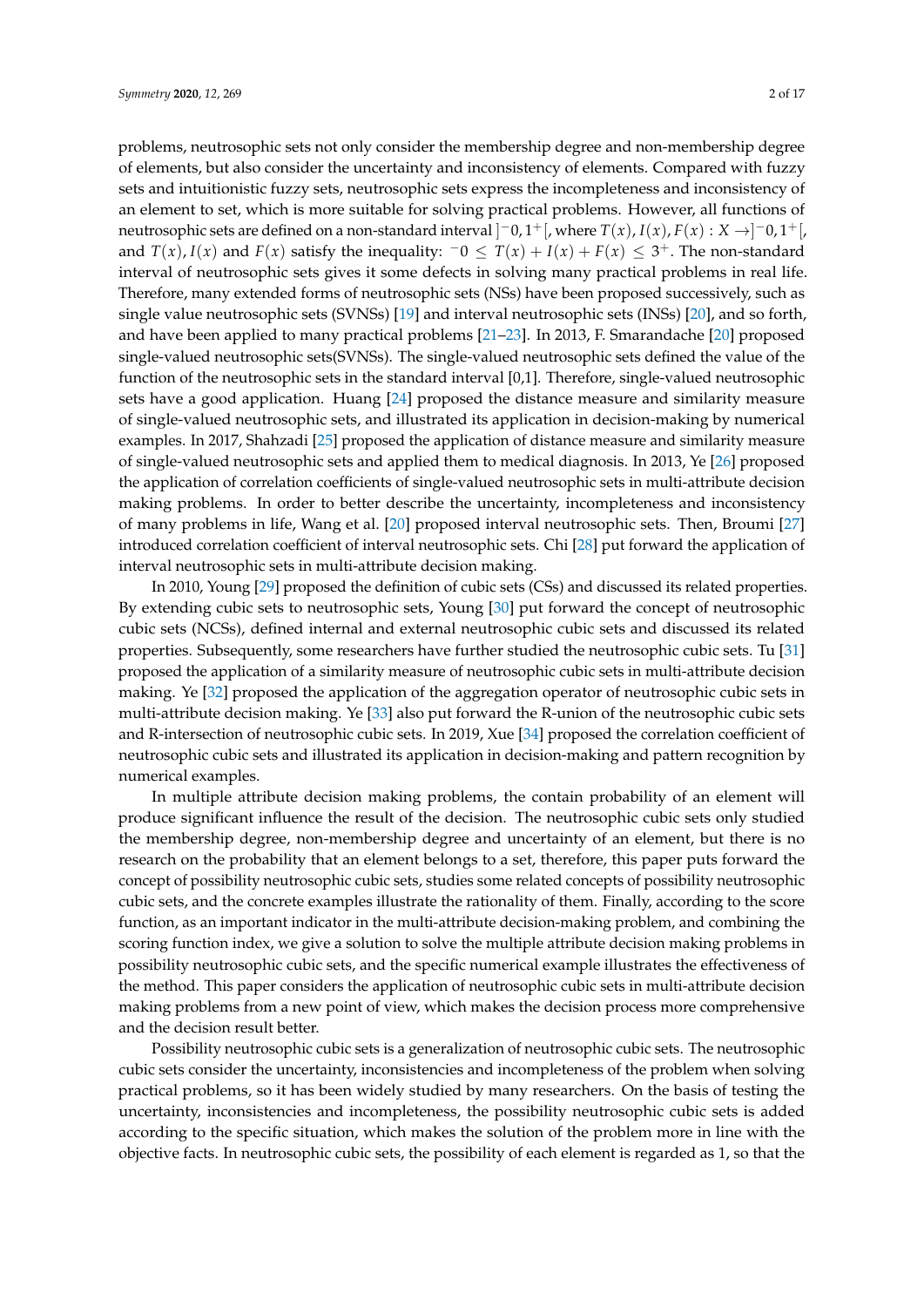weight of each element is equal. However, in the possibility neutrosophic cubic sets, the possibility of each element is considered to be in the interval of [0,1], which conforms to the objective situation.

Alkhazaleh [\[35\]](#page-16-12) introduced the definition and properties of possibility fuzzy soft set in 2015, and applied it to multi-attribute decision making problems. Bashir [\[36\]](#page-16-13) proposed a possibility intuitionistic fuzzy soft set and studied its application in decision-making problems. Yang [\[37\]](#page-16-14) proposed the definition of a possibility interval valued fuzzy soft set and discussed the related properties and operator operations, and illustrated the application of a possibility fuzzy soft set by numerical examples. In 2014, Karaaslan [\[38,](#page-16-15)[39\]](#page-16-16) proposed the definition of possibility neutrosophic soft fuzzy sets, discussed its operation and properties, and studied its application in multi-attribute decision-making. Hassan [\[40\]](#page-16-17) introduced some related concepts of possibility neutrosophic soft set, and put forward the possibility neutrosophic soft decision method. These sets of introduced probabilities do prove to be more efficient at solving real problems.

In summary, the main contributions of this article are as follows:

First, in this paper, we put forward a new concept of possibility neutrosophic cubic sets, and the empty sets, complete sets, complement sets, distance measure and similarity measure of the possibility neutrosophic cubic sets are defined. At the same time, we give the binary operation of possibility neutrosophic cubic sets.

Second, possibility neutrosophic cubic sets not only consider the membership, non-membership and uncertainty of elements, but also consider the possibility of each element in the set, giving different weights to elements, making the distribution of elements closer to the overall level of the research problem, so as to make the decision result more real.

Third, a simple linear model is proposed to solve the multi-attribute decision-making problem, which makes the solution more convenient and relatively simple.

The structure of this article is as follows—in Section 2, the basic concepts of CSs, NSs, SVNSs, INSs and NCSs are given. The related concepts and properties of possibility neutrosophic cubic sets are proposed in Section 3. In Section 4, a decision method is given and the feasibility and superiority of the method is illustrated by comparative analysis. Section 5 concludes the paper.

## **2. Preliminaries**

In this section, we review some definitions to prepare for this article. We first introduce some of the basic concepts, including fuzzy sets (FSs), interval fuzzy sets (IFSs), neutrosophic sets (NSs), single valued neutrosophic sets( SVNSs), interval neutrosophic sets (INSs), cubic sets (CSs) and neutrosophic cubic sets (NCSs), and so forth.

**Definition 1.** *[\[1\]](#page-15-0) Let X be a universe, then the fuzzy sets (FSs) µ be defined as follows*

$$
\mu = \{\mu(x)|x \in X\},\
$$

*where*  $\mu(x)$  *is membership of x to set*  $\mu$ *.* 

*For two fuzzy sets*  $\mu(x)$ ,  $\nu(x)$  *in X*, *the join* ( $\vee$ ) *and meet* ( $\wedge$ ) *of*  $\mu$  *and*  $\nu$  *are defined by* 

$$
(\mu \vee \nu)(x) = \max{\mu(x), \nu(x)},
$$

$$
(\mu \wedge \nu)(x) = \min\{\mu(x), \nu(x)\}.
$$

If the fuzzy sets  $\mu(x)$  and  $\nu(x)$  in X satisfy inequality  $\mu(x) \le \nu(x)$ , for all  $x \in X$ , we called  $\mu(x)$  is the *fuzzy subset of*  $v(x)$ *.* 

**Definition 2.** *[\[10\]](#page-15-5) Let X be an universe, then the interval value fuzzy sets (IVFs)* Ψ *is defined as follows*

$$
\Psi = \{ [\Psi^-(x), \Psi^+(x)] | x \in X \},
$$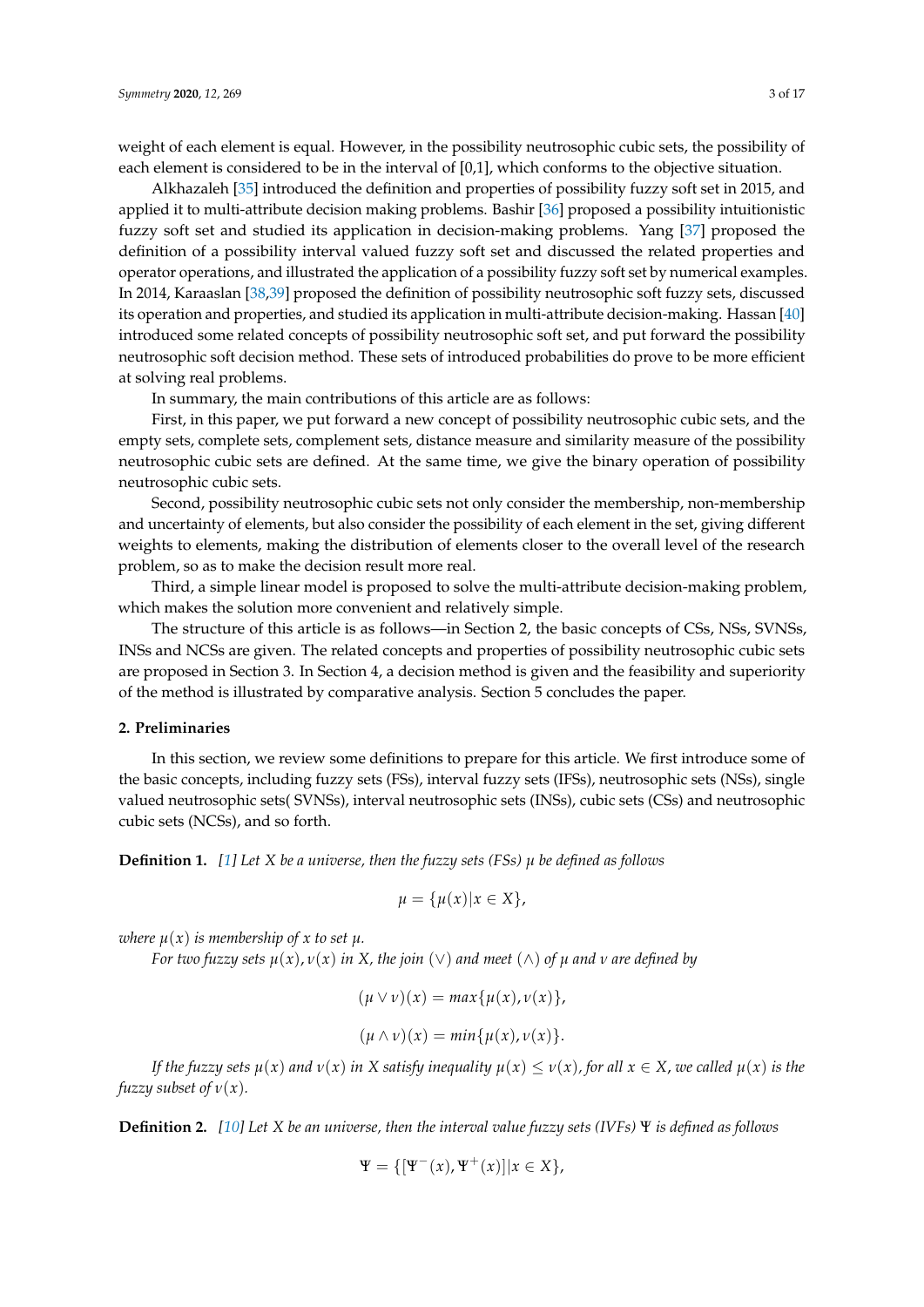*where*  $[\Psi^-(x), \Psi^+(x)]$  *is membership of x to set*  $\Psi$ *.* 

*For any interval valued fuzzy sets* Ψ1*, and* Ψ<sup>2</sup> *in X, the union and intersection of* Ψ1, *and* Ψ<sup>2</sup> *are defined as follows:*

$$
(\Psi_1 \cup \Psi_2)(x) = [max(\Psi_1^-(x), \Psi_2^-(x)), max(\Psi_1^+(x), \Psi_2^+(x))],
$$
  

$$
(\Psi_1 \cap \Psi_2)(x) = [min(\Psi_1^-(x), \Psi_2^-(x)), min(\Psi_1^+(x), \Psi_2^+(x))].
$$

**Definition 3.** *[\[18\]](#page-15-11) Let X be an universe. The form of neutrosophic sets (NSs) λ in X be defined as*

$$
\lambda = \{ \langle x, T(x), I(x), F(x) \rangle \mid x \in X \},\
$$

*where T, I, F : X* →] <sup>−</sup>0, 1+[ *define the degree of truth membership function, indeterminacy membership function and falsehood membership function of*  $x \in X$  *to*  $\lambda$ *, respectively, and*  $^-\overline{0} \leq T(x) + I(x) + F(x) \leq 3^+$ *.* 

Due to neutrosophic sets being defined on a non-standard interval, from a scientific or engineering perspective, the neutrosophic sets need to be specified. Otherwise, it will be difficult to apply in real applications.

**Definition 4.** *[\[19\]](#page-15-12) Let X be a universe. The form of single valued neutrosophic set (SVNS)* Γ *in X be defined as*

$$
\Gamma = \{ \langle x, T(x), I(x), F(x) \rangle \mid x \in X \},\
$$

*where*  $T$ ,  $I$ ,  $F: X \rightarrow [0, 1]$  *define the degree of truth membership function, indeterminacy membership function and falsehood membership function of*  $x \in X$  *to*  $\Gamma$ *, respectively, and*  $0 \leq T(x) + I(x) + F(x) \leq 3$ .

**Definition 5.** *[\[20\]](#page-15-13) Let X be a universe. An interval neutrosophic set (INS) A in X is a structure of the form:*

$$
A = \{ \langle x, A_T(x), A_I(x), A_F(x) \rangle \mid x \in X \}.
$$

*where AT*, *A<sup>I</sup> , and A<sup>F</sup> are interval-valued fuzzy sets in X, respectively, which are called an interval truth membership function, an interval indeterminacy membership function and an interval falsity membership function, respectively.*

**Definition 6.** *[\[29\]](#page-16-6) let X be a universe, then a cubic set (CS) has the following form*

$$
\Omega = \{ \langle x, \Psi(x), \mu(x) \rangle \mid x \in X \},
$$

*in which* Ψ *is an interval value fuzzy set (IVF) and µ is a fuzzy set (FS).*

**Definition 7.** *[\[30\]](#page-16-7) Let X be a universe, the neutrosophic cubic sets (NCSs)* Φ *is defined as:*

$$
\Phi = \{ \langle x, A(x), \lambda(x) \rangle \mid x \in X \},\
$$

*where A is an INS and*  $\lambda$  *is an NS. An NCS can be denoted as*  $\Phi = \langle A, \lambda \rangle$ .

**Definition 8.** [\[30\]](#page-16-7) Let X be a universe,  $\Phi_A = \{A, \lambda\}$  and  $\Phi_B = \{B, \beta\}$  are two NCSs in X where

$$
\Phi_A = \{ \langle x, A(x), \lambda(x) \rangle \mid x \in X \},
$$
  

$$
\Phi_B = \{ \langle x, B(x), \beta(x) \rangle \mid x \in X \}.
$$

*then,*

*(a)* (Equality) $\Phi_A = \Phi_B \Longleftrightarrow A = B$  and  $\lambda = \beta$ .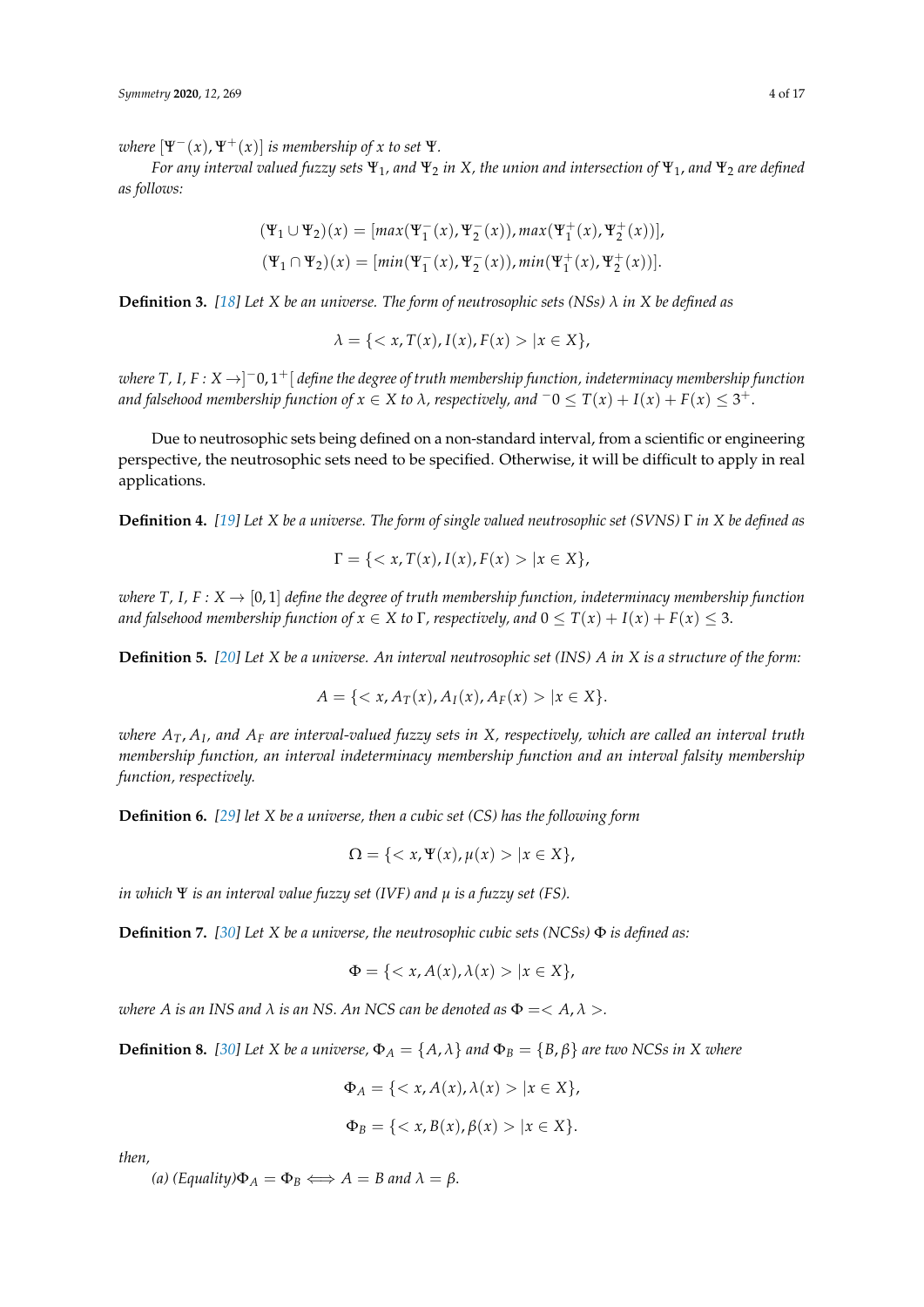*(b)*  $(R\text{-}order)\Phi_A \subseteq_R \Phi_B \iff A \subseteq B$  and  $\lambda \geq \beta$ .

**Definition 9.** [\[30\]](#page-16-7) let X be a universe, for neutrosophic cubic sets  $\Phi_i = \{A_i, \lambda_i\}$  where

$$
A_i = \{ \langle A_{iT}(x), A_{iI}(x), A_{iF}(x) \rangle \mid x \in X \},\
$$

$$
\lambda_i = \{ \langle \lambda_{iT}(x), \lambda_{iI}(x), \lambda_{iF}(x) \rangle | x \in X \},
$$

*for*  $i \in J$  *and J is any index set, we define* 

 $(1) \bigcup_R \Phi_i = (\bigcup A_i, \bigwedge \lambda_i)$   $(R - union)$  $\mathbf{D}(2) \cap_R \Phi_i = (\bigcap A_i, \bigvee A_i)$  (*R* − *intersection*)

where

 $\bigcup A_i = \{ \langle \bigcup A_{iT} \rangle(x), (\bigcup A_{iI})(x), (\bigcup A_{iF})(x) > | x \in X \},\$  $\bigvee \lambda_i = \{ \langle (\bigvee \lambda_{iT})(x), (\bigvee \lambda_{iI})(x), (\bigvee \lambda_{iF})(x) > | x \in X \},\$  $\bigcap A_i = \{ \langle \bigcap A_{iT} \rangle(x), (\bigcap A_{iI})(x), (\bigcap A_{iF})(x) > | x \in X \},\$  $\Lambda \lambda_i = \{ \langle (\Lambda \lambda_{iT})(x), (\Lambda \lambda_{iI})(x), (\Lambda \lambda_{iF})(x) \rangle | x \in X \}.$ 

**Definition 10.** [\[30\]](#page-16-7) Let *X* be a universe,  $\Phi$  is a NCS. Then, the complement of  $\Phi = \{A, \lambda\}$  is defined to be the neutrosophic cubic set  $\Phi^c = \{A^c, \lambda^c\}$  where  $A^c = \{< A_T^c(x), A_I^c(x), A_F^c(x) > |x \in X\}$  is an interval neutrosophic set in X and  $\lambda^c = \{ <\lambda^c_T(x), \lambda^c_I(x), \lambda^c_F(x) > |x \in X \}$  is a neutrosophic set in X.

**Definition 11.** [\[30\]](#page-16-7) Let X be a universe,  $\Phi_A = \{A, \lambda\}$ ,  $\Phi_B = \{B, \beta\}$ ,  $\Phi_C = \{C, \gamma\}$  and  $\Phi_D = \{D, \delta\}$  are *neutrosophic cubic sets, then we have*

*(1) if*  $\Phi_A \subseteq_R \Phi_B$  *and*  $\Phi_B \subseteq_R \Phi_C$ *, then*  $\Phi_A \subseteq_R \Phi_C$ *. (2) if*  $\Phi_A \subseteq_R \Phi_B$  *then*  $(\Phi_B)^c \subseteq_R (\Phi_A)^c$ . *(3) if*  $\Phi_A \subseteq_R \Phi_B$  *and*  $\Phi_A \subseteq_R \Phi_C$ *, then*  $\Phi_A \subseteq_R \Phi_B \cap_R \Phi_C$ . (4) if  $\Phi_A \subseteq_R \Phi_B$  and  $\Phi_C \subseteq_R \Phi_B$ , then  $\Phi_A \cup_R \Phi_C \subseteq_R \Phi_B$ . (5) if  $\Phi_A \subseteq_R \Phi_B$  and  $\Phi_C \subseteq_R \Phi_D$ , then  $\Phi_A \cup_R \Phi_C \subseteq_R \Phi_B \cup_R \Phi_D$  and  $\Phi_A \cap_R \Phi_C \subseteq_R \Phi_B \cap_R \Phi_D$ .

# **3. Possibility Neutrosophic Cubic Sets**

In this part, we propose the definition of possibility neutrosophic cubic sets, give some related definitions and binary operation of possibility neutrosophic cubic sets, and discuss its related properties.

**Definition 12.** Let *X* be a universe, *E* be an attribute set, then a possibility neutrosophic cubic sets  $\mathscr{P}_X$  over *X has the form as follows*

$$
\mathscr{P}_X = \{(x, < A_T(x), A_I(x), A_F(x) > \, < T(x), I(x), F(x) > \, \mu(x)) | x \in X\}
$$

where  $A_T(x)$ ,  $A_I(x)$  and  $A_F(x)$  is interval-valued fuzzy sets,  $T(x)$ ,  $I(x)$  and  $F(x)$  is fuzzy sets,  $\mu(x)$  is the *possibility of element*  $x \in X$  *to*  $\mathscr{P}_X$ *, denoted by*  $\mathscr{P}_X = (\Phi_A, \mu)$ *.* 

**Example 1.** Let  $X = \{x_1, x_2, x_3\}$  be a set of three companies, and let  $E = \{e_1, e_2, e_3\}$  be a set of attributes, *where*  $e_1$  =*risk,*  $e_2$  =*growth rate, and*  $e_3$  = *environment. According to the above definition, when the decision-maker evaluates alternative x*<sup>1</sup> *under attribute e*1*, the evaluation information given as follows:*

$$
\mathscr{P}_X(x_1)(e_1) = \{ \langle [0.6, 0.8], [0.1, 0.2], [0.2, 0.3] \rangle, \langle 0.7, 0.1, 0.2 \rangle, 0.7 \}.
$$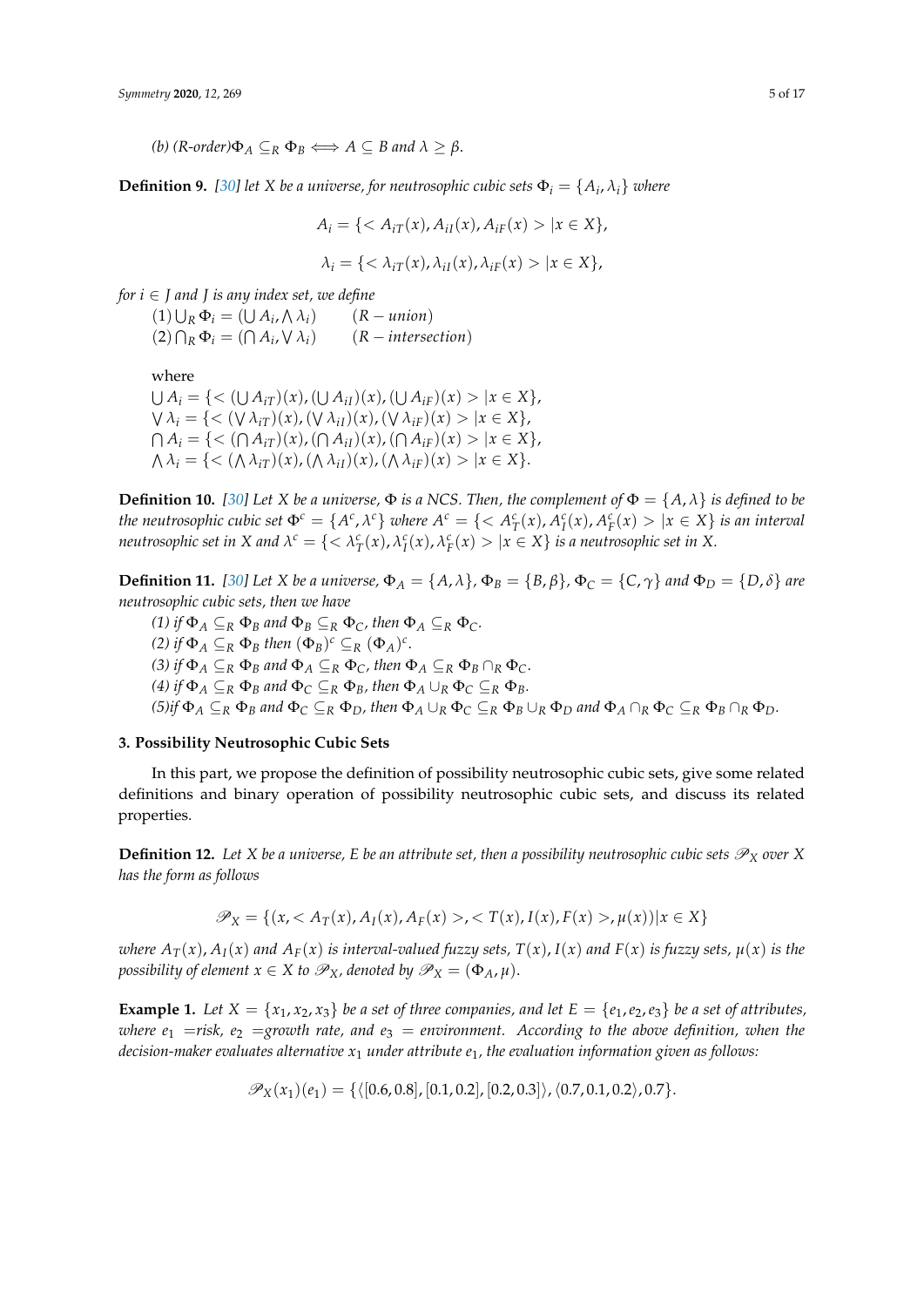*The evaluation value for alternative under all attributes constitutes the possibility neutrosophic cubic sets are as follows*

$$
\mathscr{P}_X(x_1) = \begin{bmatrix} (\langle [0.6, 0.8], [0.1, 0.2], [0.2, 0.3] \rangle, \langle 0.7, 0.1, 0.2, 0.7] \\ (\langle [0.6, 0.7], [0.1, 0.2], [0.2, 0.3] \rangle, \langle 0.6, 0.1, 0.2 \rangle, 0.6) \\ (\langle [0.6, 0.7], [0.3, 0.4], [0.1, 0.2] \rangle, \langle 0.7, 0.4, 0.1 \rangle, 0.8) \end{bmatrix}.
$$

*Similarly, the evaluation value of different alternatives under the same attribute can also be given in the form of possibility neutrosophic cubic sets,*

$$
\mathscr{P}_X(x_2) = \begin{bmatrix} (\langle [0.4, 0.6], [0.2, 0.3], [0.1, 0.3] \rangle, \langle 0.6, 0.2, 0.2 \rangle, 0.5) \\ (\langle [0.5, 0.6], [0.2, 0.3], [0.3, 0.4] \rangle, \langle 0.6, 0.3, 0.4 \rangle, 0.8) \\ (\langle [0.5, 0.7], [0.2, 0.3], [0.3, 0.4] \rangle, \langle 0.6, 0.2, 0.3 \rangle, 0.7) \end{bmatrix},
$$

$$
\mathscr{P}_X(x_3) = \begin{bmatrix} (\langle [0.7, 0.8], [0.1, 0.2], [0.1, 0.2] \rangle, \langle 0.8, 0.1, 0.2 \rangle, 0.6) \\ (\langle [0.6, 0.7], [0.1, 0.2], [0.1, 0.3] \rangle, \langle 0.7, 0.1, 0.2 \rangle, 0.7) \\ (\langle [0.6, 0.7], [0.3, 0.4], [0.2, 0.3] \rangle, \langle 0.7, 0.3, 0.2 \rangle, 0.6) \end{bmatrix}.
$$

*For the same alternative, different decision makers may give different possibility neutrosophic cubic sets, such as*

$$
\mathcal{D}_X(x_1) = \begin{bmatrix} (\langle [0.5, 0.7], [0.1, 0.3], [0.1, 0.2] \rangle, \langle 0.6, 0.1, 0.3 \rangle, 0.7) \\ (\langle [0.7, 0.8], [0.1, 0.2], [0.2, 0.3] \rangle, \langle 0.8, 0.1, 0.1 \rangle, 0.6) \\ (\langle [0.7, 0.9], [0.2, 0.3], [0.1, 0.2] \rangle, \langle 0.7, 0.2, 0.3 \rangle, 0.8) \end{bmatrix},
$$
  

$$
\mathcal{D}_X(x_2) = \begin{bmatrix} (\langle [0.5, 0.6], [0.2, 0.3], [0.1, 0.3] \rangle, \langle 0.6, 0.2, 0.2 \rangle, 0.5) \\ (\langle [0.6, 0.7], [0.1, 0.3], [0.2, 0.4] \rangle, \langle 0.6, 0.1, 0.4 \rangle, 0.8) \\ (\langle [0.5, 0.7], [0.2, 0.3], [0.1, 0.3] \rangle, \langle 0.7, 0.2, 0.3 \rangle, 0.8) \end{bmatrix},
$$
  

$$
\mathcal{D}_X(x_3) = \begin{bmatrix} (\langle [0.7, 0.8], [0.1, 0.2], [0.1, 0.3] \rangle, \langle 0.8, 0.1, 0.2 \rangle, 0.6) \\ (\langle [0.6, 0.7], [0.1, 0.2], [0.1, 0.3] \rangle, \langle 0.7, 0.1, 0.2 \rangle, 0.5) \\ (\langle [0.8, 0.9], [0.2, 0.4], [0.1, 0.2] \rangle, \langle 0.9, 0.2, 0.2 \rangle, 0.8) \end{bmatrix}.
$$

**Definition 13.** Let  $\mathcal{P}_X = \{(x, \langle A_T(x), A_I(x), A_F(x) \rangle, \langle A_F(x), I_A(x), A_I(x), \rangle, \langle A_F(x) \rangle | x \in X\},\$  $\mathcal{Q}_X = \{(x, \langle B_T(x), B_I(x), B_F(x) \rangle, \langle T_B(x), I_B(x), F_B(x) \rangle, \langle T_B(x), I_B(x) \rangle\}$  are two possibility *neutrosophic cubic sets, then*  $\mathcal{P}_X$  *is called possibility neutrosophic cubic subsets of*  $\mathcal{Q}_X$ *, expressed by mathematical symbols such as*  $\mathscr{P}_X \subseteq \mathscr{Q}_X$ *, if* 

 $(1)\mu(x) \leq \nu(x)$ , for all  $x \in X$ ;

 $(2)A_T(x) \leq B_T(x)$ ,  $A_I(x) \geq B_I(x)$ ,  $A_F(x) \geq B_F(x)$ ,  $T_A(x) \leq T_B(x)$ ,  $I_A(x) \geq I_B(x)$ , and  $F_A(x) \geq$  $F_B(x)$ *, for all*  $x \in X$ *.* 

**Example 2.** Let  $X = \{x_1, x_2, x_3\}$  be a set of three schools, and let  $E = \{e_1, e_2, e_3\}$  be a set of attributes, where  $e_1 = \cos t$ ,  $e_2 = \text{atmosphere}$  and  $e_3 = \text{teaching quality}$ . The two experts give the possibility neutrosophic cubic *sets for evaluating the value of each alternative under each attribute.*

$$
\mathscr{P}_X(x_1) = \begin{bmatrix} (\langle [0.6, 0.8], [0.1, 0.2], [0.2, 0.3] \rangle, \langle 0.7, 0.1, 0.2 \rangle, 0.7) \\ (\langle [0.6, 0.7], [0.1, 0.2], [0.2, 0.3] \rangle, \langle 0.6, 0.1, 0.2 \rangle, 0.6) \\ (\langle [0.6, 0.7], [0.3, 0.4], [0.1, 0.2] \rangle, \langle 0.7, 0.4, 0.1 \rangle, 0.8) \end{bmatrix},
$$
  

$$
\mathscr{P}_X(x_2) = \begin{bmatrix} (\langle [0.4, 0.6], [0.2, 0.3], [0.1, 0.3] \rangle, \langle 0.6, 0.2, 0.2 \rangle, 0.5) \\ (\langle [0.5, 0.6], [0.2, 0.3], [0.3, 0.4] \rangle, \langle 0.6, 0.3, 0.4 \rangle, 0.8) \\ (\langle [0.5, 0.7], [0.2, 0.3], [0.3, 0.4] \rangle, \langle 0.6, 0.2, 0.3 \rangle, 0.7) \end{bmatrix},
$$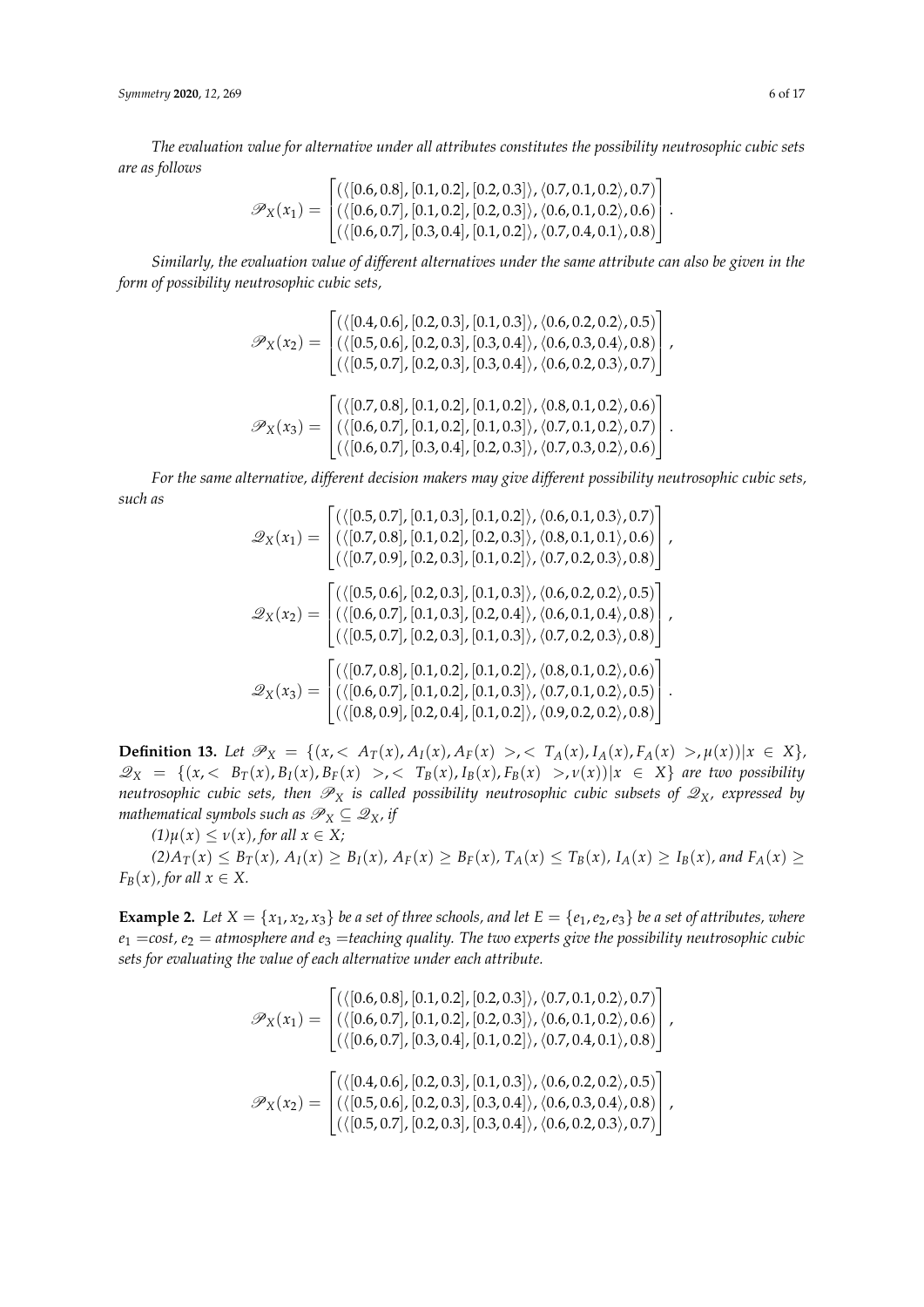$$
\mathscr{P}_X(x_3) = \begin{bmatrix} (\langle [0.7, 0.8], [0.1, 0.2], [0.1, 0.2] \rangle, \langle 0.8, 0.1, 0.2, 0.6 \rangle \\ (\langle [0.6, 0.7], [0.1, 0.2], [0.1, 0.3] \rangle, \langle 0.7, 0.1, 0.2 \rangle, 0.7) \\ (\langle [0.6, 0.7], [0.3, 0.4], [0.2, 0.3] \rangle, \langle 0.7, 0.3, 0.2 \rangle, 0.6) \end{bmatrix},
$$

*And another decision maker gives the following possibility neutrosophic cubic set.*

$$
\mathcal{Q}_X(x_1) = \begin{bmatrix}\n\langle \langle [0.8, 0.9], [0.0, 0.1], [0.1, 0.2] \rangle, \langle 0.8, 0.0, 0.1 \rangle, 0.8) \\
\langle \langle [0.7, 0.8], [0.0, 0.1], [0.0, 0.1] \rangle, \langle 0.7, 0.0, 0.1 \rangle, 0.8) \\
\langle \langle [0.7, 0.9], [0.2, 0.3], [0.0, 0.1] \rangle, \langle 0.8, 0.2, 0.0 \rangle, 0.9)\n\end{bmatrix},
$$
\n
$$
\mathcal{Q}_X(x_2) = \begin{bmatrix}\n\langle \langle [0.6, 0.8], [0.1, 0.2], [0.0, 0.1] \rangle, \langle 0.7, 0.1, 0.1 \rangle, 0.6) \\
\langle \langle [0.6, 0.7], [0.1, 0.2], [0.1, 0.2] \rangle, \langle 0.7, 0.1, 0.2 \rangle, 0.9) \\
\langle \langle [0.6, 0.8], [0.1, 0.2], [0.1, 0.3] \rangle, \langle 0.7, 0.1, 0.2 \rangle, 0.8)\n\end{bmatrix},
$$
\n
$$
\mathcal{Q}_X(x_3) = \begin{bmatrix}\n\langle \langle [0.8, 0.9], [0.0, 0.1], [0.0, 0.1] \rangle, \langle 0.9, 0.0, 0.1, 0.07) \\
\langle \langle [0.7, 0.8], [0.0, 0.1], [0.0, 0.2] \rangle, \langle 0.8, 0.1, 0.1 \rangle, 0.8)\n\end{bmatrix},
$$
\n
$$
\mathcal{Q}_X(x_3) = \begin{bmatrix}\n\langle \langle [0.7, 0.8], [0.0, 0.1], [0.0, 0.2] \rangle, \langle 0.8, 0.1, 0.1 \rangle, 0.7) \\
\langle \langle [0.7, 0.8], [0.2, 0.3], [0.1, 0.2] \rangle, \langle 0.8, 0.1, 0.1 \rangle, 0.7)\n\end{bmatrix}.
$$

*Then, according to the above definition we can get*  $\mathcal{P}_X(x_i)$  *is a possibility neutrosophic cubic subset of*  $\mathscr{Q}_X(x_i)$ ,  $(i = 1, 2, 3)$  *expressed as*  $\mathscr{P}_X \subseteq \mathscr{Q}_X$ *.* 

**Definition 14.** Let  $\mathscr{P}_X = (\Phi_A, \mu)$  and  $\mathscr{Q}_X = (\Phi_B, \nu)$  be two possibility neutrosophic cubic sets, if  $\Phi_A = \Phi_B$ *and*  $\mu = \nu$ , then  $\mathscr{P}_X = (\Phi_A, \mu)$  and  $\mathscr{Q}_X = (\Phi_B, \nu)$  are called equal, denoted by  $\mathscr{P}_X = \mathscr{Q}_X$ .

Combined with the concept of internal and external neutrosophic cubic sets [\[30\]](#page-16-7), this paper gives the definition of possibility internal and external neutrosophic cubic sets.

**Definition 15.** Let X be a universe,  $\mathscr{P}_X = \{(x, \langle [A_T^-(x), A_T^+(x)], [A_I^-(x), A_I^+(x)], [A_F^-(x), A_F^+(x)]\rangle\}$  $I_x < T_A(x)$ ,  $I_A(x)$ ,  $F_A(x) > \mu(x)$ ,  $|x \in X$  *be a possibility neutrosophic cubic set in X*,  $\mathscr{P}_X$  *is said to be possibility internal neutrosophic cubic set, if for all*  $x \in X$ *, we have* 

$$
T_A(x) \in [A_T^-(x), A_T^+(x)],
$$
  
\n
$$
I_A(x) \in [A_I^-(x), A_I^+(x)],
$$
  
\n
$$
F_A(x) \in [A_F^-(x), A_F^+(x)].
$$

**Example 3.** *Let*

$$
\mathscr{P}_X = \begin{bmatrix} (\langle [0.7, 0.9], [0.0, 0.1], [0.0, 0.1]), \langle 0.8, 0.0, 0.1 \rangle, 0.7) \\ (\langle [0.6, 0.7], [0.1, 0.2], [0.1, 0.2] \rangle, \langle 0.7, 0.1, 0.2 \rangle, 0.9) \\ (\langle [0.6, 0.8], [0.1, 0.2], [0.1, 0.3] \rangle, \langle 0.7, 0.1, 0.2 \rangle, 0.8) \end{bmatrix},
$$

*be a possibility neutrosophic cubic set, then it is said to be a possibility internal neutrosophic cubic set.*

**Definition 16.** Let X be a universe,  $\mathscr{P}_X = \{(x, \langle [A_T^-(x), A_T^+(x)], [A_I^-(x), A_I^+(x)], [A_F^-(x), A_F^+(x)]\rangle\}$  $\mathcal{F}_A(x)$ ,  $I_A(x)$ ,  $F_A(x) > \mu(x) |x \in X$  *be a possibility neutrosophic cubic set in* X,  $\mathcal{P}_X$  *is said to be possibility external neutrosophic cubic set, if for all x* ∈ *X, we have*

$$
T_A(x) \notin [A_T^-(x), A_T^+(x)],
$$
  
\n
$$
I_A(x) \notin [A_I^-(x), A_I^+(x)],
$$
  
\n
$$
F_A(x) \notin [A_F^-(x), A_F^+(x)].
$$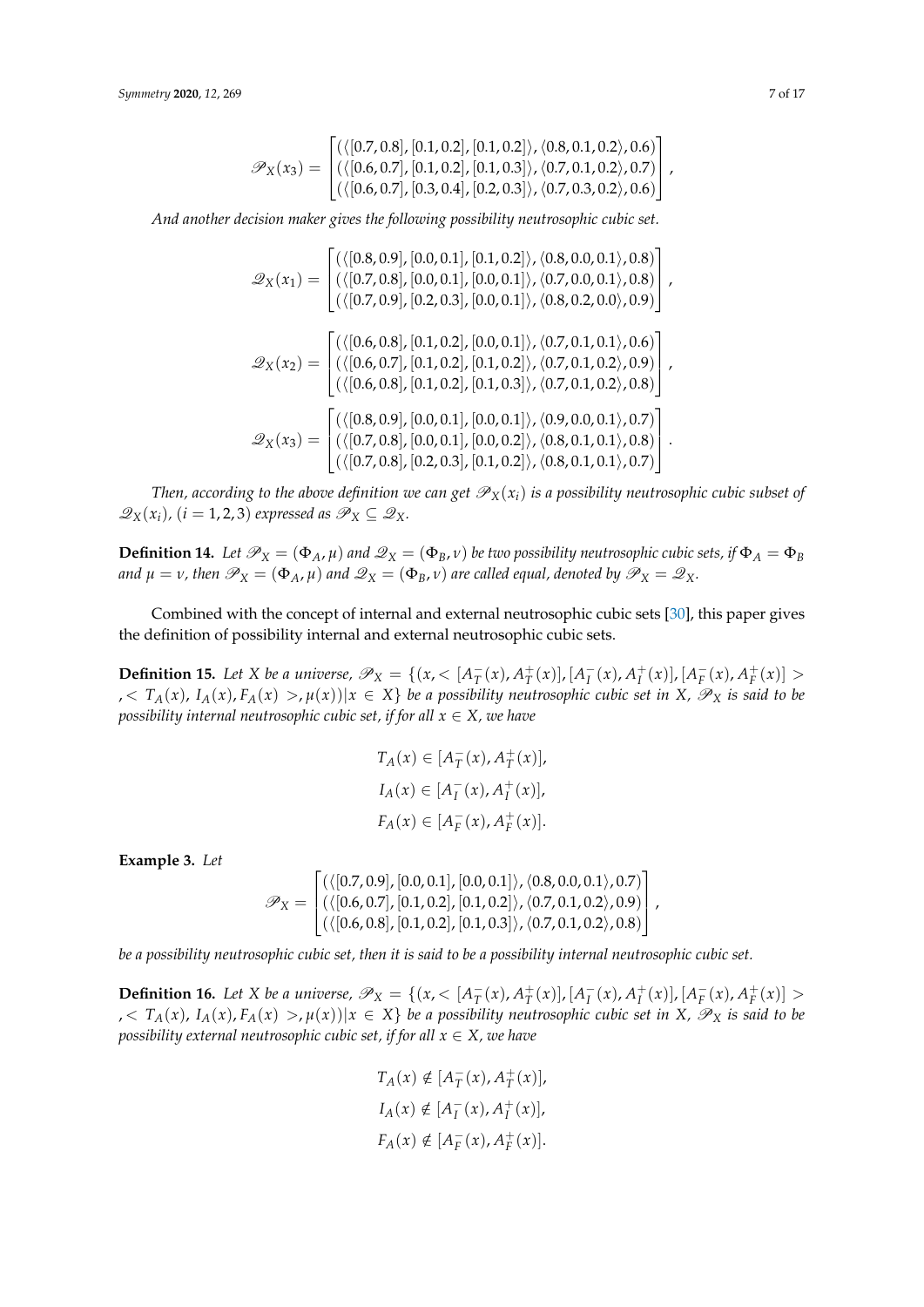**Example 4.** *Let*

 $T_B(x)$ ,

$$
\mathscr{P}_X = \begin{bmatrix} (\langle [0.8, 0.9], [0.1, 0.2], [0.0, 0.1] \rangle, \langle 0.7, 0.3, 0.2 \rangle, 0.7) \\ (\langle [0.6, 0.7], [0.1, 0.2], [0.1, 0.2] \rangle, \langle 0.8, 0.5, 0.3 \rangle, 0.9) \\ (\langle [0.6, 0.8], [0.1, 0.2], [0.1, 0.3] \rangle, \langle 0.5, 0.3, 0.5 \rangle, 0.8) \end{bmatrix},
$$

*be a possibility neutrosophic cubic set, then it is said to be a possibility external neutrosophic cubic set.*

**Property 1.** Let X be an universe,  $\mathscr{P}_X = \{(x, \langle [A_T^-(x), A_T^+(x)], [A_I^-(x), A_I^+(x)], [A_F^-(x), A_F^+(x)]\rangle\}$ *TA*(*x*),  $I_A(x), F_A(x) > \mu(x) |x \in X$  and  $\mathcal{Q}_X = \{(x, \langle [B_T^-(x), B_T^+(x)], [B_I^-(x), B_I^+(x)], [B_F^-(x), B_F^+(x)] \rangle\}$ 

 $I_B(x)$ ,  $F_B(x) > v(x)$ ,  $x \in X$  *are two possibility internal neutrosophic cubic sets, if*  $\mathcal{P}_X$  *<i>and*  $\mathcal{Q}_X$  *satisfy the following conditions for all*  $x \in X$ 

> $max{A_T^-(x), B_T^-(x)} \leq (\lambda \wedge \beta)(x),$  $max{A_{I}^{-}(x), B_{I}^{-}(x)} \leq (\lambda \wedge \beta)(x),$ *max* ${A_F^-(x), B_F^-(x)} \leq (\lambda \wedge \beta)(x)$ .

*Then, the R-union of*  $\mathcal{P}_X$  *and*  $\mathcal{Q}_X$  *still be possibility internal neutrosophic cubic sets, where* 

$$
\mathscr{P}_X \cup_R \mathscr{Q}_X = (\Phi_A \cap \Phi_B, \mu \wedge \nu).
$$

in which  $\lambda = \langle T_A(x), I_A(x), F_A(x) \rangle$ ,  $\beta = \langle T_B(x), I_B(x), F_B(x) \rangle$ .

**Proof.** Due to the  $\mathscr{P}_X$  and  $\mathscr{Q}_X$  are possibility internal neutrosophic cubic sets, then we have  $T_A(x) \in$  $[A_T^-(x), A_T^+(x)], I_A(x) \in [A_I^-(x), A_I^+(x)], F_A(x) \in [A_F^-(x), A_F^+(x)],$  and  $T_B(x) \in [B_T^-(x), B_T^+(x)],$  $I_B(x) \in [B_I^-(x), B_I^+(x)], F_B(x) \in [B_F^-(x), B_F^+(x)].$  According to the meet of fuzzy sets, we have  $(\lambda \wedge \beta)(x) = \{min\{T_A, T_B\},\}$ 

 $min\{I_A, I_B\}$ ,  $min\{F_A, F_B\}$ . By definition of possibility internal neutrosophic cubic sets,  $min\{T_A, T_B\}$  $max\{T_A^+, T_B^+\}$ ,  $min\{I_A, I_B\} \leq max\{I_A^+, I_B^+\}$ ,  $min\{F_A, F_B\} \leq max\{F_A^+, F_B^+\}$ . Combined with known conditions  $max\{A_T^-(x), B_T^-(x)\}\leq min\{T_A, T_B\}$ ,  $max\{A_I^-(x), B_I^-(x)\}\leq min\{T_A, T_B\}$ ,  $max\{A_F^-(x), B_F^-(x)\}\leq min\{T_A, T_B\}$ . Then we have the R-union of  $\mathscr{P}_X$  and  $\mathscr{Q}_X$  still be possibility internal neutrosophic cubic sets.

**Example 5.** *Let*

$$
\mathscr{P}_X = \begin{bmatrix} (\langle [0.8, 0.9], [0.1, 0.2], [0.0, 0.1] \rangle, \langle 0.8, 0.2, 0.1 \rangle, 0.7) \\ (\langle [0.6, 0.7], [0.1, 0.2], [0.1, 0.2] \rangle, \langle 0.6, 0.2, 0.1 \rangle, 0.8) \\ (\langle [0.6, 0.8], [0.1, 0.2], [0.1, 0.3] \rangle, \langle 0.8, 0.2, 0.2 \rangle, 0.8) \end{bmatrix},
$$

*and*

$$
\mathscr{Q}_X = \left[ \begin{matrix} (\langle [0.6, 0.7], [0.1, 0.2], [0.2, 0.3] \rangle, \langle 0.7, 0.2, 0.3 \rangle, 0.7) \\ (\langle [0.7, 0.9], [0.3, 0.5], [0.1, 0.2] \rangle, \langle 0.8, 0.5, 0.2 \rangle, 0.9) \\ (\langle [0.6, 0.8], [0.2, 0.3], [0.1, 0.3] \rangle, \langle 0.7, 0.3, 0.2 \rangle, 0.6) \end{matrix} \right],
$$

*be two possibility internal neutrosophic cubic sets, and satisfy the conditions in the above definition. Then*

$$
\mathscr{P}_X \cup_R \mathscr{Q}_X = \begin{bmatrix} (\langle [0.6, 0.7], [0.1, 0.2], [0.0, 0.1] \rangle, \langle 0.7, 0.2, 0.1 \rangle, 0.7) \\ (\langle [0.6, 0.7], [0.1, 0.2], [0.1, 0.2] \rangle, \langle 0.6, 0.2, 0.1 \rangle, 0.8) \\ (\langle [0.6, 0.8], [0.1, 0.2], [0.1, 0.3] \rangle, \langle 0.7, 0.2, 0.2 \rangle, 0.6) \end{bmatrix},
$$

*be possibility internal neutrosophic cubic set.*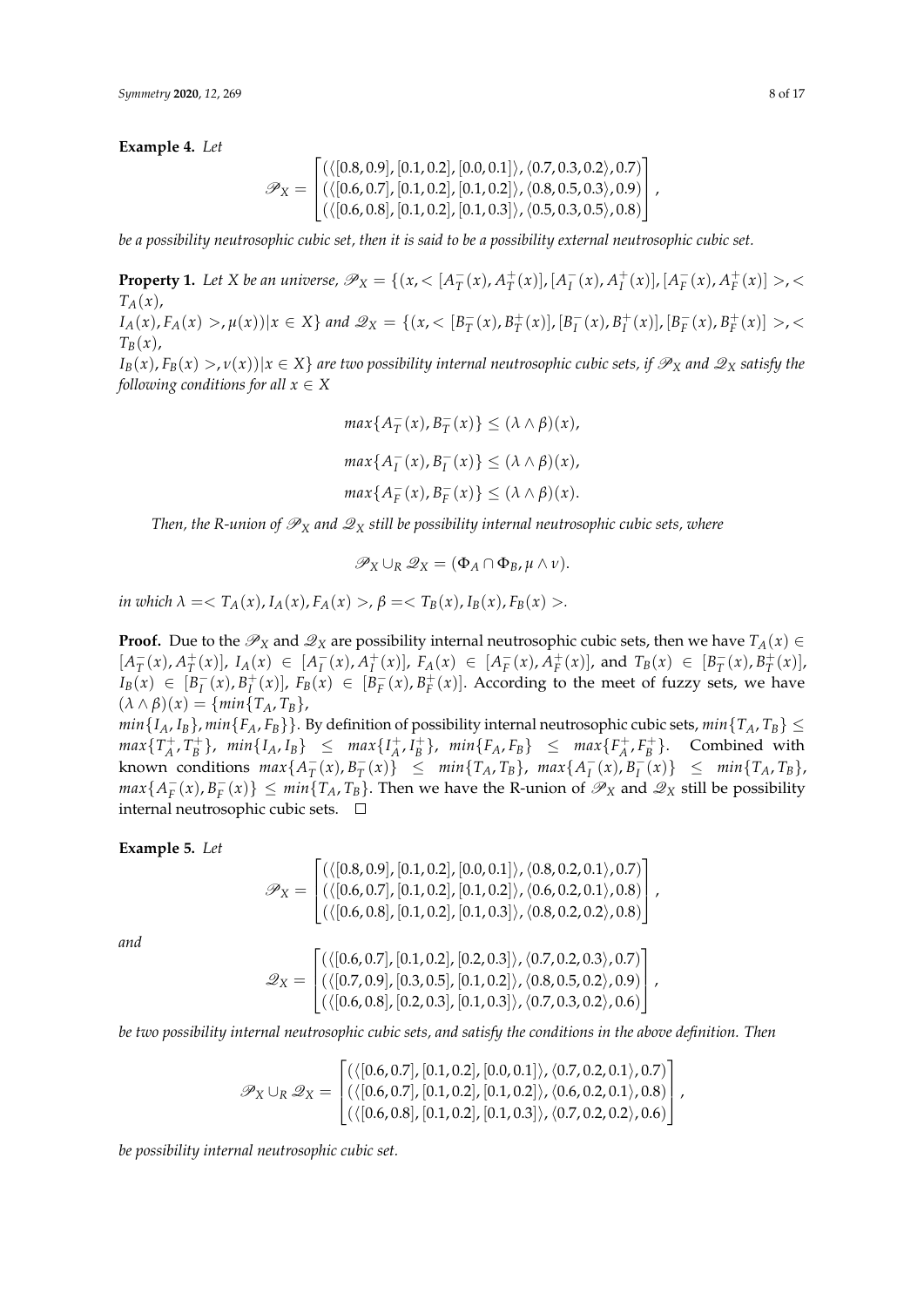**Property 2.** Let X be an universe,  $\mathscr{P}_X = \{(x, \langle [A_T^-(x), A_T^+(x)], [A_I^-(x), A_I^+(x)], [A_F^-(x), A_F^+(x)]\rangle\},\$ *TA*(*x*),  $I_A(x), F_A(x) > \mu(x) |x \in X$  and  $\mathcal{Q}_X = \{(x, \langle [B_T^-(x), B_T^+(x)], [B_I^-(x), B_I^+(x)], [B_F^-(x), B_F^+(x)] \rangle\}$  $T_B(x)$ ,

 $I_B(x)$ ,  $F_B(x) > v(x)$  | $x \in X$  *are two possibility internal neutrosophic cubic sets, if*  $\mathcal{P}_X$  *<i>and*  $\mathcal{Q}_X$  *satisfy the following condition for all*  $x \in X$ 

$$
(\lambda \vee \beta)(x) \le \min\{A_T^+(x), B_T^+(x)\},
$$
  

$$
(\lambda \vee \beta)(x) \le \min\{A_I^+(x), B_I^+(x)\},
$$
  

$$
(\lambda \vee \beta)(x) \le \max\{A_F^+(x), B_F^+(x)\}.
$$

*Then, the R-intersection of*  $\mathcal{P}_X$  *and*  $\mathcal{Q}_X$  *are still possibility internal neutrosophic cubic set, where* 

$$
\mathscr{P}_X \cap_R \mathscr{Q}_X = (\Phi_A \cap \Phi_B, \mu \vee \nu).
$$

in which  $\lambda = \langle T_A(x), I_A(x), F_A(x) \rangle$ ,  $\beta = \langle T_B(x), I_B(x), F_B(x) \rangle$ .

**Proof.** Due to the  $\mathscr{P}_X$  and  $\mathscr{Q}_X$  being possibility internal neutrosophic cubic sets, then we have  $T_A(x) \in$  $[A_T^-(x), A_T^+(x)], I_A(x) \in [A_I^-(x), A_I^+(x)], F_A(x) \in [A_F^-(x), A_F^+(x)],$  and  $T_B(x) \in [B_T^-(x), B_T^+(x)],$  $I_B(x) \in [B_I^-(x), B_I^+(x)], F_B(x) \in [B_F^-(x), B_F^+(x)].$  According to the join of fuzzy sets, we have  $(\lambda \vee \beta)(x) = \{max\{T_A, T_B\},\}$ 

 $max{I_A, I_B}, max{F_A, F_B}$ . By the definition of possibility internal neutrosophic cubic sets,  $min{A_T^-(x), B_T^-(x)} \le max{T_A(x), T_B(x)}, min{A_I^-(x), B_I^-(x)} \le max{I_A(x), I_B(x)},$  $min\{A_F^-(x), B_F^-(x)\}\leq max\{F_A(x), F_B(x)\}.$  Combined with known conditions  $max\{T_A, T_B\}\leq$  $min\{A_T^+(x),B_T^+(x)\}$ ,  $max\{I_A,I_B\} \leq min\{A_I^+(x),B_I^+(x)\}$ ,  $max\{F_A,F_B\} \leq min\{A_F^+(x),B_F^+(x)\}$ . Then we have the R-intersection of  $\mathcal{P}_X$  and  $\mathcal{Q}_X$  is still possibility internal neutrosophic cubic sets.  $\Box$ 

**Example 6.** *Let*  $\mathscr{P}_X$  = { $\{([0.7, 0.8], [0.2, 0.3], [0.1, 0.3]\}, \langle 0.7, 0.2, 0.2 \rangle, 0.7\}$ *,*  $\mathscr{Q}_X$  =  $\{ \langle [0.6, 0.7], [0.1, 0.2], [0.2, 0.3] \rangle,$  $(0.7, 0.2, 0.3), 0.7\}$ 

$$
\mathscr{P}_X = \begin{bmatrix} (\langle [0.6, 0.9], [0.2, 0.3], [0.1, 0.2] \rangle, \langle 0.8, 0.2, 0.1 \rangle, 0.7) \\ (\langle [0.6, 0.8], [0.1, 0.2], [0.1, 0.2] \rangle, \langle 0.6, 0.2, 0.1 \rangle, 0.8) \\ (\langle [0.6, 0.7], [0.1, 0.2], [0.1, 0.3] \rangle, \langle 0.6, 0.2, 0.2 \rangle, 0.7) \end{bmatrix},
$$

*and*

$$
\mathcal{Q}_X = \begin{bmatrix} (\langle [0.7, 0.9], [0.3, 0.4], [0.2, 0.3] \rangle, \langle 0.7, 0.3, 0.3 \rangle, 0.7) \\ (\langle [0.8, 0.9], [0.2, 0.3], [0.1, 0.2] \rangle, \langle 0.8, 0.2, 0.2 \rangle, 0.9) \\ (\langle [0.7, 0.8], [0.1, 0.3], [0.2, 0.3] \rangle, \langle 0.7, 0.3, 0.2 \rangle, 0.6) \end{bmatrix},
$$

*be two possibility internal neutrosophic cubic sets, and satisfy the conditions in the above definition, then*

$$
\mathscr{P}_X \cap_R \mathscr{Q}_X = \begin{bmatrix} (\langle [0.6, 0.9], [0.2, 0.3], [0.1, 0.2] \rangle, \langle 0.7, 0.2, 0.1 \rangle, 0.7) \\ (\langle [0.6, 0.8], [0.1, 0.2], [0.1, 0.2] \rangle, \langle 0.6, 0.2, 0.1 \rangle, 0.9) \\ (\langle [0.6, 0.7], [0.1, 0.2], [0.1, 0.3] \rangle, \langle 0.6, 0.2, 0.2 \rangle, 0.7) \end{bmatrix},
$$

*be possibility internal neutrosophic cubic set.*

**Definition 17.** *let*  $\mathscr{P}_X$  *be possibility neutrosophic cubic sets, then*  $\mathscr{P}_X$  *is called possibility neutrosophic cubic empty sets, denoted by*  $\emptyset$ *, if*  $\forall e \in E$ *,*  $\emptyset = \{ < [0, 0], [1, 1], [1, 1] >$ *,*  $< 0, 1, 1 >$ *,* 0 $\}$ *.*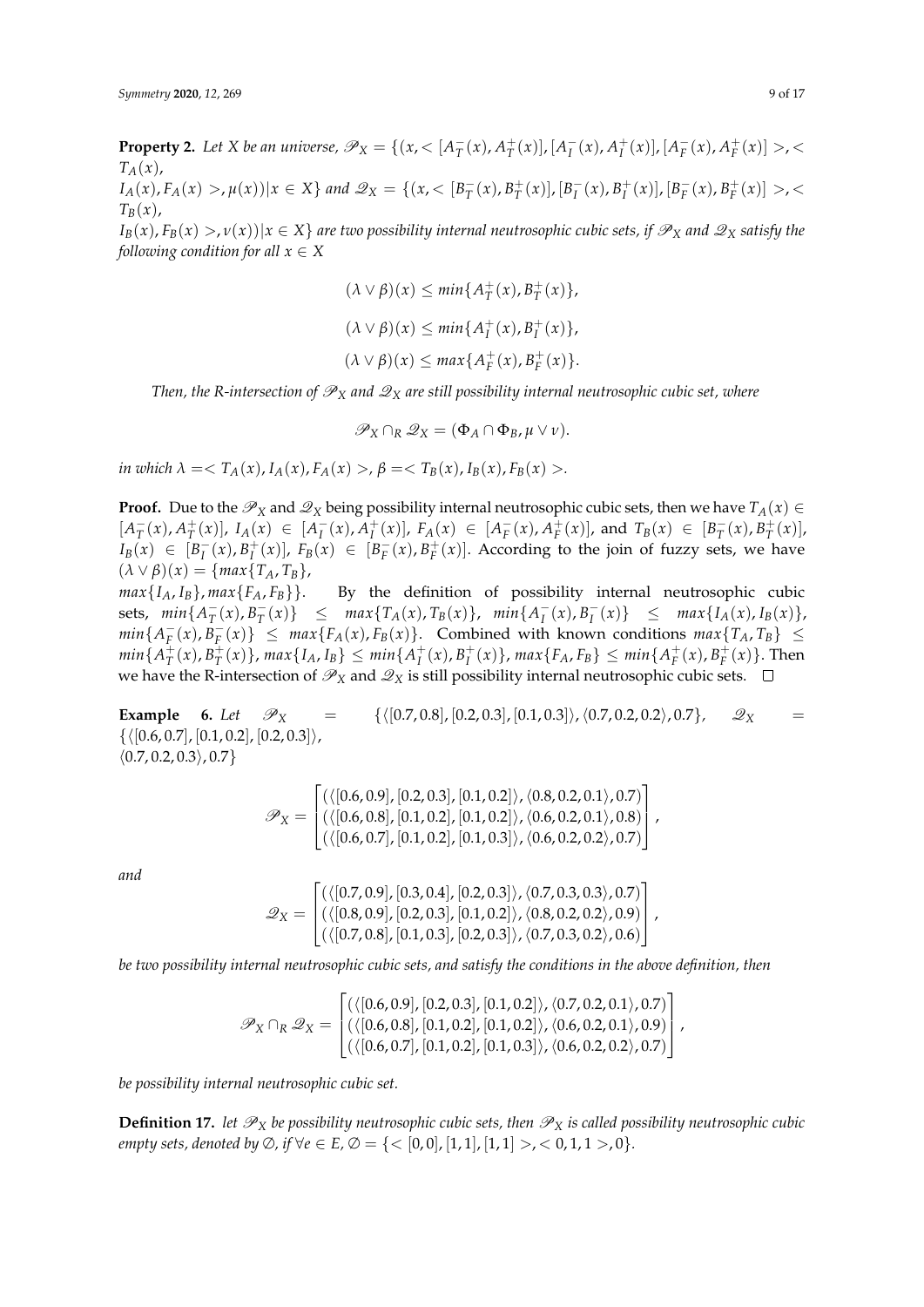**Definition 18.** Let  $\mathcal{P}_X$  be possibility neutrosophic cubic set, then  $\mathcal{P}_X$  be called possibility neutrosophic cubic *complete sets, denoted by U, if*  $\forall e \in E$ ,  $U = \{ < [1, 1], [0, 0], [0, 0] > 0, < 1, 0, 0 > 1 \}.$ 

**Definition 19.** let  $\mathcal{P}_X = \{(x, \langle A_T(x), A_I(x), A_F(x) \rangle, \langle A_F(x), A_F(x), A_F(x) \rangle, \langle A_F(x), A_F(x) \rangle\}$ *possibility neutrosophic cubic sets, then the complement of*  $\mathscr{P}_X$  *denoted by*  $\mathscr{P}^c_X$ *, expressed as*  $\mathscr{P}^c_X=\{(x,<\)$  $A_F(x), 1 - A_I(x), A_T(x) > 0 < F(x), 1 - I(x), T(x) > 0, 1 - \mu(x)$ 

**Proposition 1.** Let  $\mathscr{P}_X$ ,  $\mathscr{Q}_X$ , and  $\mathscr{R}_X$  be possibility neutrosophic cubic sets. Then

 $(1)$ ∅ ⊆  $\mathscr{P}_X$ ;  $(2)$  $\mathscr{P}_X$  ⊆ *U*;  $(3)$   $\mathscr{P}_X$  ⊆  $\mathscr{Q}_X$ , and  $\mathscr{Q}_X$  ⊆  $\mathscr{R}_X$ , then  $\mathscr{P}_X$  ⊆  $\mathscr{R}_X$ ;  $(4)$  $\oslash$ <sup>c</sup> = U;  $(5)U^c = \emptyset;$  $(6)(\mathscr{P}_X^c)^c = \mathscr{P}_X.$ 

**Property 3.** Let X be an universe,  $\mathscr{P}_X = {\phi_A, \mu}$ ,  $\mathscr{Q}_X = {\phi_B, \nu}$ ,  $\mathscr{W}_X = {\phi_C, \gamma}$  and  $\mathscr{R}_X = {\phi_D, \delta}$  are *possibility neutrosophic cubic sets in X, then we have*

*(1)* if  $\mathscr{P}_X \subseteq_R \mathscr{Q}_X$  and  $\mathscr{Q}_X \subseteq_R \mathscr{W}_X$ , then  $\mathscr{P}_X \subseteq_R \mathscr{W}_X$ ; *(2)* if  $\mathscr{P}_X$  ⊆<sub>*R*</sub>  $\mathscr{Q}_X$ *, then*  $(\mathscr{Q}_X)^c$  ⊆<sub>*R*</sub>  $(\mathscr{P}_X)^c$ ; *(3)* if  $\mathscr{P}_X \subseteq_R \mathscr{Q}_X$  and  $\mathscr{P}_X \subseteq_R \mathscr{W}_X$ , then  $\mathscr{P}_X \subseteq_R \mathscr{Q}_X \cap_R \mathscr{W}_X$ ; *(4) if*  $\mathscr{P}_X \subseteq_R \mathscr{Q}_X$  and  $\mathscr{W}_X \subseteq_R \mathscr{Q}_X$ , then  $\mathscr{P}_X \cup_R \mathscr{W}_X \subseteq_R \mathscr{Q}_X$ ; (5)if  $\mathcal{P}_X \subseteq_R \mathcal{Q}_X$  and  $\mathcal{W}_X \subseteq_R \mathcal{R}_X$ , then  $\mathcal{P}_X \cup_R \mathcal{W}_X \subseteq_R \mathcal{Q}_X \cup_R \mathcal{R}_X$  and  $\mathcal{P}_X \cap_R \mathcal{W}_X \subseteq_R \mathcal{Q}_X \cap_R \mathcal{R}_X$ .

**Proof.** (1) For  $\mathcal{P}_X = {\phi_A, \mu}$ , and  $\mathcal{Q}_X = {\phi_B, \nu}$ , due to  $\Phi_A$  and  $\Phi_B$  are two neutrosophic cubic sets, according to the definition of R-order of neutrosophic cubic sets, if  $\mathscr{P}_X \subseteq_R \mathscr{Q}_X$  and  $\mathscr{Q}_X \subseteq_R \mathscr{W}_X$ , then *we* have  $\Phi$ <sub>*A*</sub> ⊆*R*  $\Phi$ *B*,  $\mu$  ≤ *ν*, and  $\Phi$ *B* ⊆*R*  $\Phi$ *C*,  $\nu$  ≤ γ. Therefore  $\Phi$ <sub>*A*</sub> ⊆*R*  $\Phi$ *B* ⊆*R*  $\Phi$ *C*,  $\mu$  ≤  $\nu$  ≤ γ, that is to say  $\Phi_A \subseteq_R \Phi_C$ ,  $\mu \leq \gamma$ . Hence, we have  $\mathscr{P}_X \subseteq_R \mathscr{W}_X$ .

(2) Because  $\mathscr{P}_X \subseteq_R \mathscr{Q}_X$ , According to the definition of possibility neutrosophic cubic sets complement, it is easy to prove  $(\mathscr{Q}_X)^c \subseteq_R (\mathscr{P}_X)^c$ .

(3) if  $\mathcal{P}_X \subseteq_R \mathcal{Q}_X$  and  $\mathcal{P}_X \subseteq_R \mathcal{W}_X$ , there is  $\Phi_A \subseteq_R \Phi_B$ ,  $\mu \leq \nu$ , and  $\Phi_A \subseteq_R \Phi_C$ ,  $\nu \leq \gamma$ . According to the meet of neutrosophic cubic sets and fuzzy sets, we can get  $\Phi_A \subseteq_R \Phi_B \cap \Phi_C$ ,  $\mu \leq \nu \wedge \gamma$ . And that proves  $\mathscr{P}_X \subseteq_R \mathscr{Q}_X \cap_R \mathscr{W}_X$ .

(4) if  $\mathcal{P}_X \subseteq_R \mathcal{Q}_X$  and  $\mathcal{W}_X \subseteq_R \mathcal{Q}_X$ , then easy to get  $\Phi_A \subseteq_R \Phi_B$ ,  $\mu \leq \nu$ , and  $\Phi_C \subseteq_R \Phi_B$ ,  $\gamma \leq \nu$ . According to the join of neutrosophic cubic sets and fuzzy sets, we have  $\Phi_A \cup \Phi_C \subseteq_R \Phi_B$ ,  $\mu \vee \gamma \leq \nu$ . So we can get the result  $\mathscr{P}_X \cup_R \mathscr{W}_X \subseteq_R \mathscr{Q}_X$ .

(5) By combining the proofs of (3) and (4), we can prove that (5) of the Property is true.  $\Box$ 

In 2017, Ye [\[41\]](#page-16-18) defined the concept of linguistic neutrosophic cubic sets and proposed the multi-attribute decision-making method of linguistic neutrosophic cubic sets. According to the content of Ye [\[41\]](#page-16-18), this paper gives the score function of the possibility neutrosophic cubic sets, and the accuracy function and the certainty function as follows.

**Definition** 20. *let*  $X = \{x_1, x_2, \dots, x_n\}$ , and  $\mathcal{P}_X = \{ (x, \leq)$  $[A_T^-(x), A_T^+(x)], [A_I^-(x), A_I^+(x)], [A_F^-(x), A_F^+(x)]>, < T(x), I(x), F(x)>, \mu(x))|x \in X\}$  be possibility *neutrosophic cubic sets, then its score function, accuracy function and certainty function of*  $\mathcal{P}_X$  *be defined as follows:*

$$
S(\mathscr{P}_{X}) = \sum_{i=1}^{n} [(4 + A_{T}^{-}(x_{i}) + A_{T}^{+}(x_{i}) - A_{T}^{-}(x_{i}) - A_{T}^{+}(x_{i}) - A_{F}^{-}(x_{i}) - A_{F}^{+}(x_{i})) + (2 + T(x_{i}) - I(x_{i}) - F(x_{i})) + \mu(x_{i})]/10
$$
  

$$
A(\mathscr{P}_{X}) = \sum_{i=1}^{n} [A_{T}^{-}(x_{i}) + A_{T}^{+}(x_{i}) - A_{F}^{-}(x_{i}) - A_{F}^{+}(x_{i}) + (T(x_{i}) - F(x_{i})) + \mu(x_{i})]/4
$$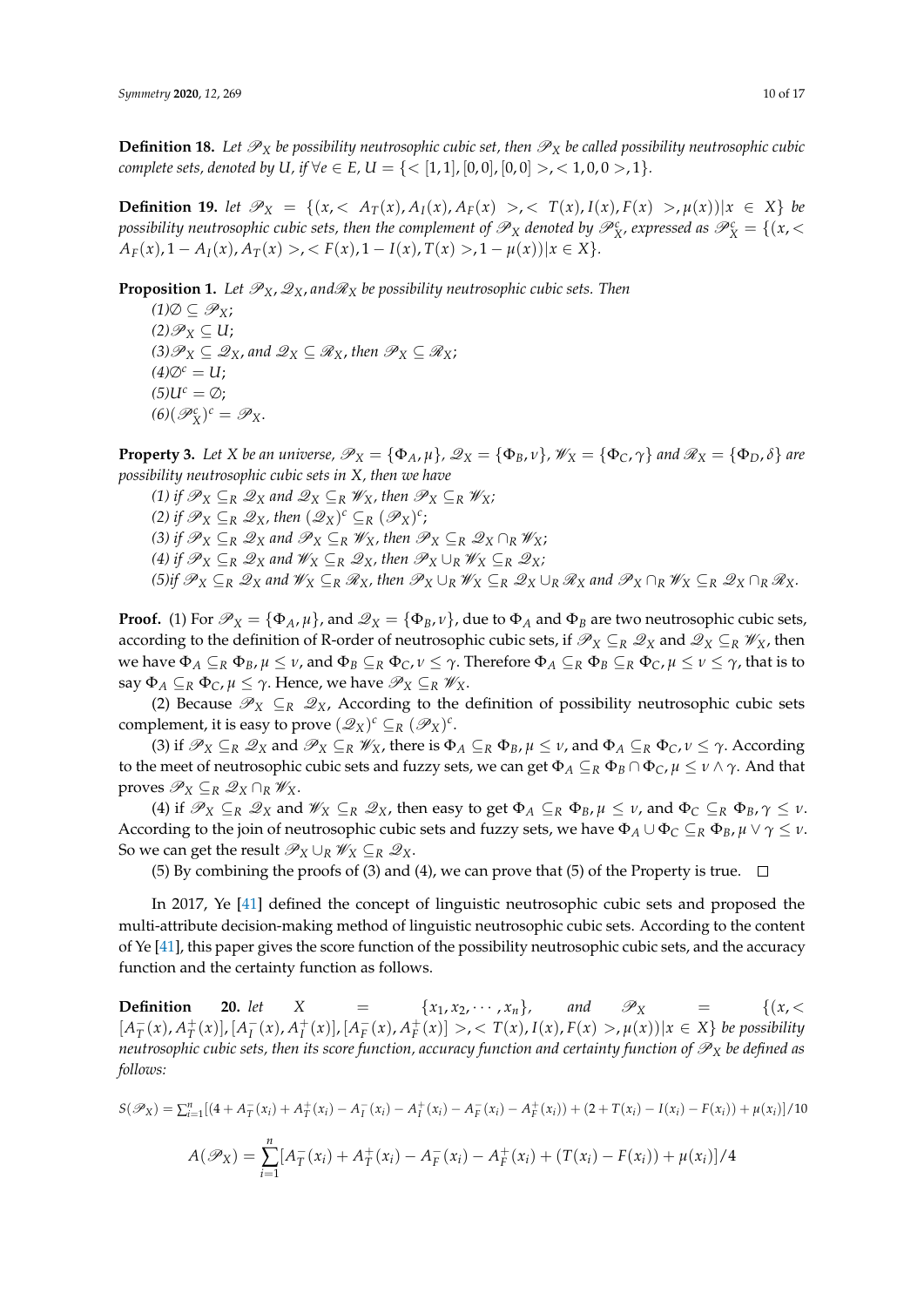$$
C(\mathscr{P}_X) = \sum_{i=1}^n [A_T^-(x_i) + A_T^+(x_i) + T(x_i) + \mu(x_i)]/4
$$

The score function and accuracy function are two important indexes, which can be used to judge the size of the relationship between two possibility neutrosophic cubic sets. Generally, the higher the score, the greater the true membership of the possibility neutrosophic cubic sets. If the score functions of two possibility neutrosophic cubic sets are equal, we can judge their size relationship by comparing their accuracy function. If the accuracy function is large, the possibility neutrosophic cubic set will be better. For the certainty function, the larger the true membership function and possibility value, the more certainty the possibility neutrosophic cubic sets have.

Based on the above definition, the comparison and ranking of possibility neutrosophic cubic sets are defined as follows:

**Definition 21.** Let  $X = \{x_1, x_2, \dots, x_n\}$ ,  $\mathcal{P}_X = \{(x, \langle [A_T^-(x), A_T^+(x)], [A_I^-(x), A_I^+(x)], [A_F^-(x), A_F^+(x)]\rangle\}$ *n* and  $\mathscr{Q}_X$  = {(*x*, < *T*<sub>*A*</sub>(*x*), *F*<sub>*A*</sub>(*x*) → *p*<sub>*A*</sub>(*x*))|*x* ∈ *X*} *and*  $\mathscr{Q}_X$  = {(*x*, <  $[B_T^-(x), B_T^+(x)], [B_I^-(x), B_I^+(x)], [B_F^-(x), B_F^+(x)] \geq, \langle T_B(x), I_B(x), F_B(x) \rangle, \langle T_B(x), I_B(x) \rangle | x \in X$  be two *possibility neutrosophic cubic sets, then the ranking of*  $\mathscr{P}_X$  *and*  $\mathscr{Q}_X$  *are defined as follows:* 

*(1)* If  $S(\mathscr{P}_X) > S(\mathscr{Q}_X)$ , then  $\mathscr{P}_X > \mathscr{Q}_X$ ;

(2) If  $S(\mathscr{P}_X) = S(\mathscr{Q}_X)$  and  $A(\mathscr{P}_X) > A(\mathscr{Q}_X)$ , then  $\mathscr{P}_X > \mathscr{Q}_X$ .

**Example 7.** Let  $X = \{x\}$  be an universe,  $\mathcal{P}_X$  and  $\mathcal{Q}_X$  are two possibility neutrosophic cubic sets.

 $(1)$ *Suppose*  $\mathscr{P}_X$  =  $((0.8, 0.9], [0.0, 0.1], [0.0, 0.1])$ ,  $(0.9, 0.0, 0.1), 0.7)$  *and*  $\mathscr{Q}_X$  $(\langle [0.7, 0.8], [0.0, 0.1], [0.0, 0.2]\rangle,$ 

 $\langle 0.8, 0.1, 0.1 \rangle$ , 0.8). *From the definition we can get*  $S(\mathscr{P}_X) = 0.9$ ,  $S(\mathscr{Q}_X) = 0.86$ , *then*  $S(\mathscr{P}_X) > S(\mathscr{Q}_X)$ , *therefore*  $\mathcal{P}_X > \mathcal{Q}_X$ *.* 

 $(2)$ *Suppose*  $\mathscr{P}_X$  =  $((0.5, 0.8], [0.1, 0.2], [0.0, 0.1])$ ,  $(0.7, 0.1, 0.1), 0.6)$  *and*  $\mathscr{Q}_X$  $(\langle [0.6, 0.7], [0.1, 0.3], [0.1, 0.2]\rangle)$ 

 $\langle 0.8, 0.1, 0.2 \rangle$ , 0.9). *From the definition we know*  $S(\mathscr{P}_X) = 0.8$ ,  $S(\mathscr{Q}_X) = 0.8$ ,  $A(\mathscr{P}_X) = 0.6$ ,  $A(\mathscr{Q}_X) = 0$ 0.625, then  $S(\mathscr{P}_X) = S(\mathscr{Q}_X)$ ,  $A(\mathscr{P}_X) < A(\mathscr{Q}_X)$ , therefore  $\mathscr{P}_X < \mathscr{Q}_X$ .

 $(3)$ Suppose  $\mathscr{P}_X$  =  $(\{[0.5, 0.8], [0.1, 0.2], [0.0, 0.1]\}, (0.7, 0.1, 0.1), 0.6)$  *and*  $\mathscr{Q}_X$  =  $(\langle [0.6, 0.7], [0.1, 0.2], [0.1, 0.2] \rangle,$ 

 $\langle 0.7, 0.1, 0.2 \rangle$ , 0.9). *From the definition we find*  $S(\mathscr{P}_X) = 0.8$ ,  $S(\mathscr{Q}_X) = 0.8$ ,  $A(\mathscr{P}_X) = 0.6$ ,  $A(\mathscr{Q}_X) = 0$  $0.6$ ,  $C(\mathscr{P}_X) = 0.65$ ,  $C(\mathscr{Q}_X) = 0.725$ , then  $S(\mathscr{P}_X) = S(\mathscr{Q}_X)$ ,  $A(\mathscr{P}_X) = A(\mathscr{Q}_X)$ ,  $C(\mathscr{P}_X) < C(\mathscr{Q}_X) = 0$ 0.725*, therefore*  $\mathcal{P}_X < \mathcal{Q}_X$ .

**Definition 22.** *[\[42\]](#page-16-19) Let g and h be two real numbers, then the Dombi T-norm and T-conorm between g and h are defined as follows:*

$$
D(g, h) = \frac{1}{1 + \left\{ \left( \frac{1 - g}{g} \right) \rho + \left( \frac{1 - h}{h} \right) \rho \right\}^{\frac{1}{\rho}}},
$$

$$
D^{c}(g, h) = 1 - \frac{1}{1 + \left\{ \left( \frac{1 - g}{g} \right) \rho + \left( \frac{1 - h}{h} \right) \rho \right\}^{\frac{1}{\rho}}},
$$

 $\alpha$  *where*  $(g,h) \in (0,1) \times (0,1)$  and if  $\rho > 0$  then the operator  $D(g,h)$  is conjunctive and  $D^c(g,h)$  is disjunctive, *satisfying*  $D(0,0) = D(0,1) = D(1,0) = 0, D(1,1) = 1, D<sup>c</sup>(0,1) = D<sup>c</sup>(1,0) = D<sup>c</sup>(1,1) = 1$  and  $D^{c}(0,0) = 0$  and if  $\rho < 0$  then the operator  $D(g,h)$  is disjunctive and the operator  $D^{c}(g,h)$  is conjunctive.

According to the above definition and operations of neutrosophic cubic numbers proposed by Ye [\[43\]](#page-16-20) , the binary operation of two possibility neutrosophic cubic numbers are given as follows: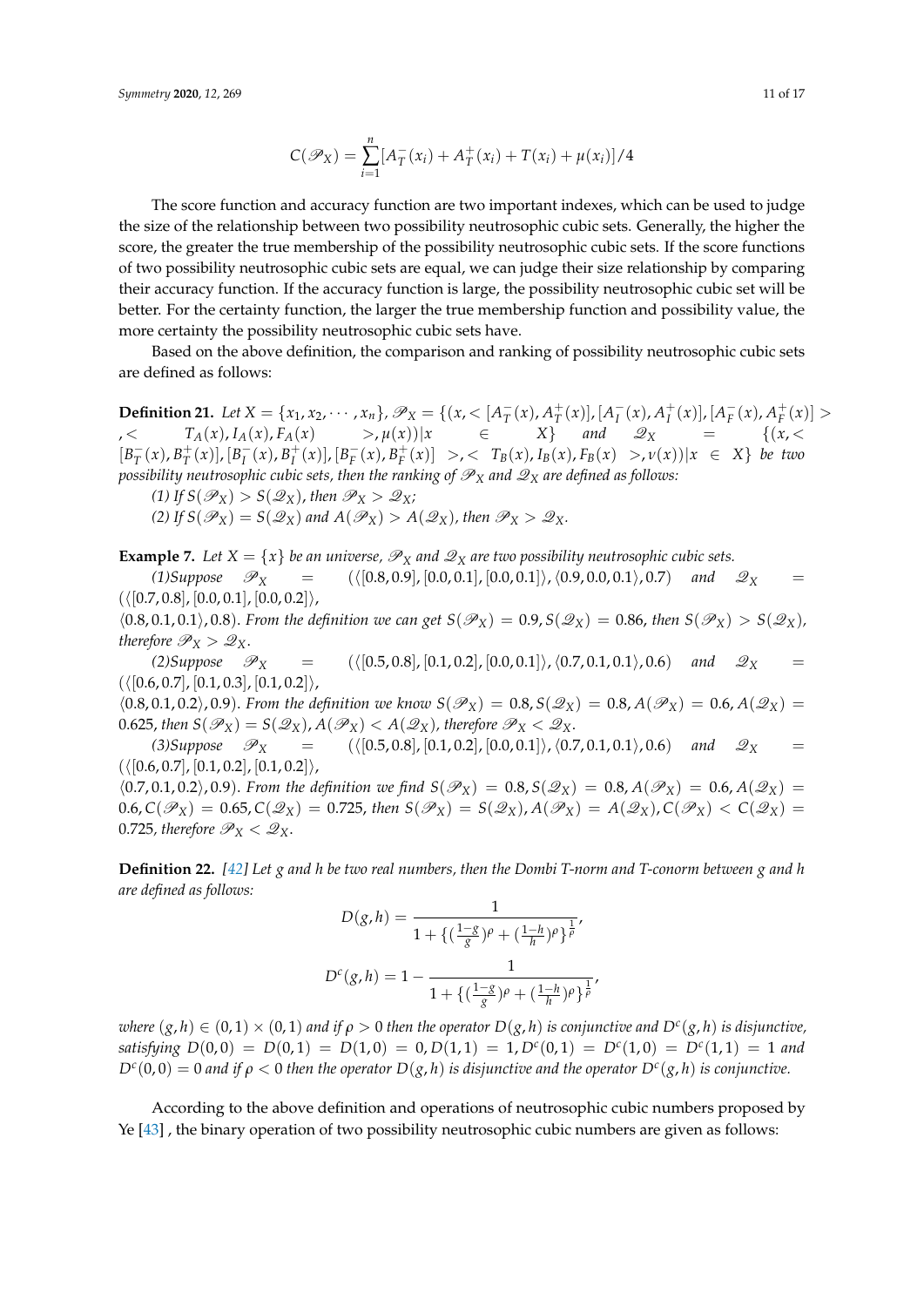**Definition 23.** Let  $X = \{x_1, x_2, \dots, x_n\}$ , be an universe,  $\mathcal{P}_X = \{(x, \leq)$  $[A_T^-(x), A_T^+(x)], [A_I^-(x), A_I^+(x)], [A_F^-(x), A_F^+(x)] \rangle, A_I^+(x), I_A(x), I_A(x), I_A(x) \rangle, A_I(x))|x \in X$  and  $\mathscr{Q}_X = \{ (x, \langle [B_T^-(x), B_T^+(x)], [B_I^-(x), B_I^+(x)], [B_F^-(x), B_F^+(x)] \rangle, \langle T_B(x), I_B(x), F_B(x) \rangle, \nu(x) ) | x \in$ *X*} *be two possibility neutrosophic cubic sets in X, ρ* > 0. *Then the binary operations of two possibility neutrosophic cubic sets are given as follows:*

$$
(1) \mathscr{P}_{X} \oplus \mathscr{Q}_{X} = \begin{bmatrix} < & \left[1 - \frac{1}{1 + \left\{\left(\frac{A_{T}^{-}}{1 - B_{T}^{-}}\right)\beta\right\}}\right]_{1} + \left\{\left(\frac{A_{T}^{+}}{1 - B_{T}^{+}}\right)\beta\right\}}\left[1 - \frac{1}{1 + \left\{\left(\frac{A_{T}^{+}}{1 - B_{T}^{+}}\right)\beta\right\}}\right]_{1} + \left\{\left(\frac{1 - A_{T}^{-}}{1 - B_{T}^{-}}\right)\beta\right\}}\left[1 - \frac{1}{1 + \left\{\left(\frac{1 - A_{T}^{+}}{A_{T}^{-}}\right)\beta + \left(\frac{1 - B_{T}^{+}}{B_{T}^{-}}\right)\beta\right\}}\right]_{1} + \left\{\left(\frac{1 - A_{T}^{+}}{A_{T}^{-}}\right)\beta + \left(\frac{1 - B_{T}^{+}}{B_{T}^{-}}\right)\beta\right\}}\right]_{1} \\ & \left. \left(1 - \frac{1}{1 + \left\{\left(\frac{1 - A_{T}^{+}}{1 - A_{T}^{-}}\right)\beta + \left(\frac{1 - B_{T}^{+}}{1 - B_{T}^{-}}\right)\beta\right\}}\right]_{1} + \left\{\left(\frac{1 - A_{T}^{+}}{1 - A_{T}^{-}}\right)\beta + \left(\frac{1 - B_{T}^{+}}{1 - B_{T}^{-}}\right)\beta\right\}}\right]_{1} \\ & \left. \left. \left(1 - \frac{1}{1 + \left\{\left(\frac{1 - A_{T}^{-}}{1 - A_{T}^{-}}\right)\beta + \left(\frac{1 - B_{T}^{-}}{1 - B_{T}^{-}}\right)\beta\right\}}\right)\right]_{1} \\ & \left. \left. \left(1 - \frac{1}{1 + \left\{\left(\frac{1 - A_{T}^{-}}{A_{T}^{-}}\right)\beta + \left(\frac{1 - B_{T}^{-}}{B_{T}^{-}}\right)\beta\right\}}\right)\right\} - 1 - \frac{1}{1 + \left\{\left(\frac{A_{T}^{-}}{1 - A_{T}^{-}}\right)\beta + \left(\frac{1 - B_{T}^{-}}{1 - B_{T}^{-}}\right)\beta\right\}}\right]_{1} \\ & \left. \left(2\right
$$

**Example 8.** Let  $X = \{x\}$  be a universe,  $\mathcal{P}_X$ ,  $\mathcal{Q}_X$  are two possibility neutrosophic *cubic sets.* Suppose that  $\mathcal{P}_X$  =  $(\langle [0.5, 0.8], [0.1, 0.2], [0.0, 0.1] \rangle, \langle 0.7, 0.1, 0.1 \rangle, 0.6), \mathcal{Q}_X$  =  $(\langle [0.6, 0.7], [0.1, 0.3], [0.1, 0.2] \rangle, \langle 0.8, 0.1, 0.2 \rangle, 0.9)$  *and*  $\rho = 1$ . *From the above definition we can get the following results.*

 $\mathscr{P}_X \oplus \mathscr{Q}_X = \{([0.71, 0.86], [0.05, 0.14], [0, 0.07], < 0.86, 0.05, 0.07, < 0.91)\}\$ 

 $\mathcal{P}_X \otimes \mathcal{Q}_X = \{([0.38, 0.60], [0.18, 0.40], [0, 0.80], < 0.60, 0.18, 0.27, 0.56)\}\$ 

**Definition 24.** Let  $X = \{x_1, x_2, \dots, x_n\}$  be an universe,  $\mathcal{P}_X = \{(x, \leq)$  $[A_T^-(x), A_T^+(x)], [A_I^-(x), A_I^+(x)], [A_F^-(x), A_I^+(x)]$ 

 $A_F^+(x)$  >, <  $T_A(x)$ ,  $I_A(x)$ ,  $F_A(x)$  >,  $\mu(x)$ ) |x  $\in$  X} and  $\mathscr{Q}_X$  = {(x, <  $[B_T^-(x), B_T^+(x)], [B_T^-(x), B_T^+(x)], [B_T^-(x), B_T^+(x)], [B_T^-(x), B_T^+(x)], [B_T^-(x), B_T^+(x)], [B_T^-(x), B_T^+(x)] \rangle > 0$ *possibility neutrosophic cubic sets in X. Then the distance measure of*  $\mathscr{P}_X$  *and*  $\mathscr{Q}_X$  *be defined as follows:* 

$$
d(\mathscr{P}_X, \mathscr{Q}_X) = \frac{1}{10} \sum_{i=1}^n \begin{bmatrix} (|A^-_T(x_i) - B^-_T(x_i)| + |A^+_T(x_i) - B^+_T(x_i)| + |A^-_T(x_i) - B^-_T(x_i)| + |A^+_T(x_i) - B^+_T(x_i)| \\ + |A^-_F(x_i) - B^-_F(x_i)| + |A^+_F(x_i) - B^+_F(x_i)| + |T_A(x_i) - T_B(x_i)| + |I_A(x_i) - I_B(x_i)| \\ + |F_A(x_i) - F_B(x_i)| + |\mu(x_i) - \nu(x_i)|) \end{bmatrix},
$$

**Theorem 1.** Let  $\mathscr{P}_X$ ,  $\mathscr{Q}_X$ ,  $\mathscr{W}_X$  be possibility neutrosophic cubic sets. Then

 $(1)d(\mathscr{P}_X, \mathscr{Q}_X) = d(\mathscr{Q}_X, \mathscr{P}_X);$  $(2)0 \leq d(\mathscr{P}_X, \mathscr{Q}_X) \leq 1;$  $(3)d(\mathscr{P}_X, \mathscr{Q}_X) = 0$ , *i*ff $\mathscr{P}_X = \mathscr{Q}_X$ ;  $(4)d(\mathscr{P}_X, \mathscr{Q}_X) + d(\mathscr{Q}_X, \mathscr{W}_X) \geq d(\mathscr{P}_X, \mathscr{W}_X).$ 

**Proof.** The proof of theorems (1), (2), (3) are very simple. (4) of Theorem 3.1 is easy to prove by using the properties of inequalities.  $\square$ 

.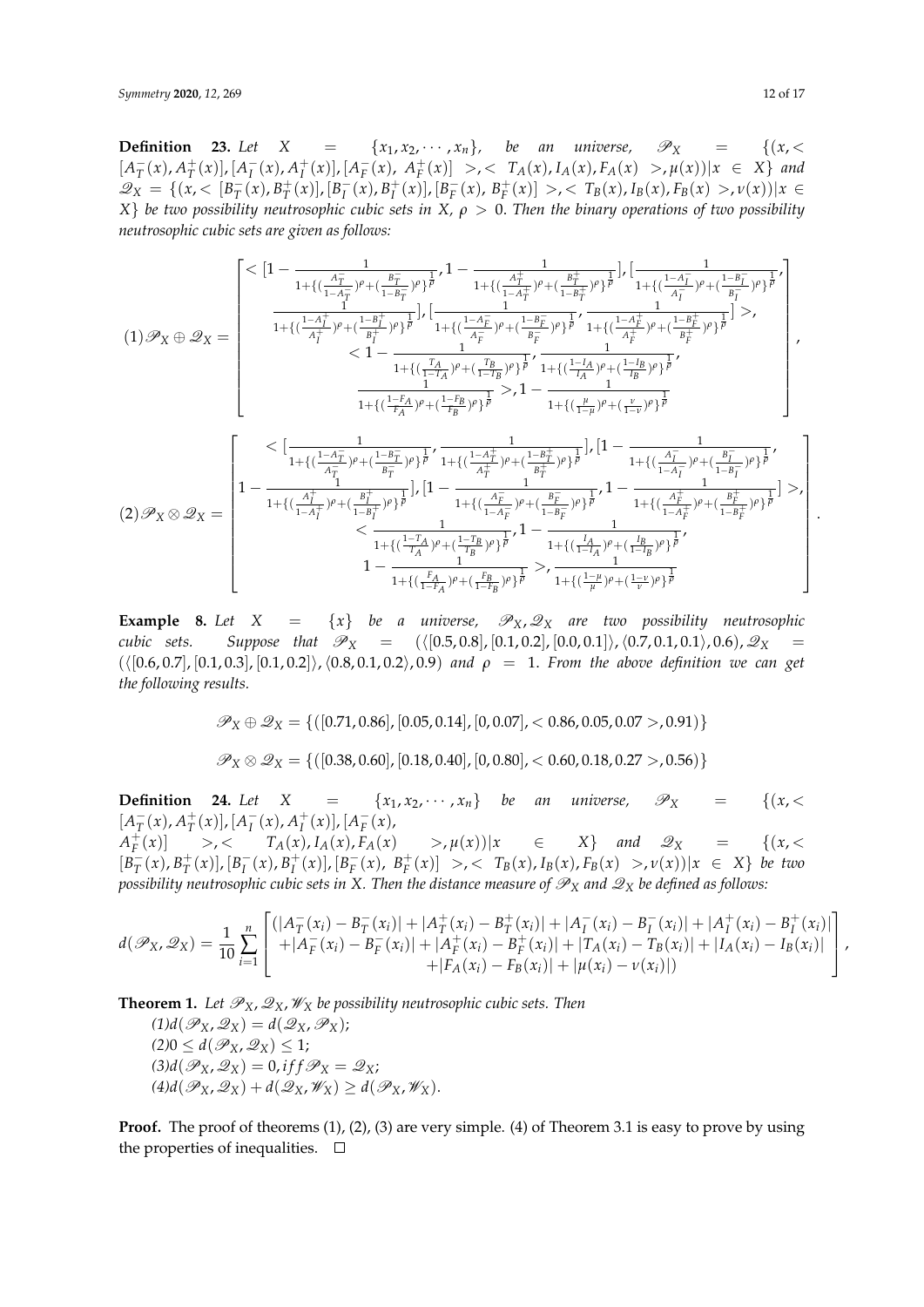**Definition 25.** Let  $X = \{x_1, x_2, \dots, x_n\}$  be a universe,  $\mathcal{P}_X = \{(x, \leq)$  $[A_T^-(x), A_T^+(x)], [A_I^-(x), A_I^+(x)], [A_F^-(x), A_F^+(x)] \rangle, A_I^+(x), I_A(x), I_A(x), I_A(x) \rangle, A_I(x))|x \in X$  and  $\mathscr{Q}_X = \{ (x, \langle [B_T^-(x), B_T^+(x)], [B_I^-(x), B_I^+(x)], [B_F^-(x), B_F^+(x)] \rangle, \langle T_B(x), I_B(x), F_B(x) \rangle, \nu(x) ) | x \in$ *X*} *be two possibility neutrosophic cubic numbers in <i>X*. Then the similarity measure of  $\mathscr{P}_X$  and  $\mathscr{Q}_X$  is defined *as follows:*

$$
s(\mathscr{P}_X, \mathscr{Q}_X) = 1 - d(\mathscr{P}_X, \mathscr{Q}_X)
$$
  
=  $1 - \frac{1}{10} \sum_{i=1}^n \left[ \frac{(|A^-_T(x_i) - B^-_T(x_i)| + |A^+_T(x_i) - B^+_T(x_i)| + |A^-_T(x_i) - B^-_T(x_i)| + |A^+_T(x_i) - B^+_T(x_i)|}{+ |A^-_F(x_i) - B^-_F(x_i)| + |A^+_F(x_i) - B^+_F(x_i)| + |T_A(x_i) - T_B(x_i)| + |I_A(x_i) - I_B(x_i)|} \right].$ 

**Theorem 2.** Let  $\mathscr{P}_X$ ,  $\mathscr{Q}_X$ ,  $\mathscr{W}_X$  be possibility neutrosophic cubic sets. Then  $(1)s(\mathscr{P}_X, \mathscr{Q}_X) = s(\mathscr{Q}_X, \mathscr{P}_X);$  $(2)0 \leq s(\mathscr{P}_X, \mathscr{Q}_X) \leq 1;$  $(3)$ s $(\mathscr{P}_X, \mathscr{Q}_X) = 1$ , *i*ff $\mathscr{P}_X = \mathscr{Q}_X$ .

**Proof.** The proof of theorems (1), (2), (3) can be proved directly.  $\Box$ 

**Example 9.** Let  $\mathscr{P}_X$ ,  $\mathscr{Q}_X$ ,  $\mathscr{W}_X$ ,  $\mathscr{R}_X$  be possibility neutrosophic cubic sets. Suppose that

$$
\mathscr{P}_{X} = \begin{bmatrix}\n\langle \langle [0.8, 0.9], [0.0, 0.1], [0.1, 0.2], \langle 0.8, 0.0, 0.1 \rangle, 0.8) \\
\langle \langle [0.6, 0.7], [0.1, 0.2], [0.2, 0.3], \langle 0.8, 0.1, 0.1 \rangle, 0.6) \\
\langle \langle [0.5, 0.6], [0.3, 0.4], [0.2, 0.3], \langle 0.5, 0.3, 0.2 \rangle, 0.5)\n\end{bmatrix}.
$$
\n
$$
\mathscr{Q}_{X} = \begin{bmatrix}\n\langle \langle [0.6, 0.8], [0.1, 0.2], [0.0, 0.1] \rangle, \langle 0.7, 0.1, 0.1 \rangle, 0.6) \\
\langle \langle [0.5, 0.7], [0.3, 0.5], [0.2, 0.3], \langle 0.7, 0.3, 0.2 \rangle, 0.7] \\
\langle \langle [0.3, 0.5], [0.8, 0.9], [0.4, 0.6] \rangle, \langle 0.5, 0.7, 0.4 \rangle, 0.6)\n\end{bmatrix}.
$$
\n
$$
\mathscr{W}_{X} = \begin{bmatrix}\n\langle \langle [0.7, 0.8], [0.0, 0.1], [0.0, 0.1] \rangle, \langle 0.7, 0.0, 0.1 \rangle, 0.8) \\
\langle \langle [0.6, 0.8], [0.2, 0.3], [0.1, 0.2] \rangle, \langle 0.7, 0.2, 0.2 \rangle, 0.7] \\
\langle \langle [0.5, 0.7], [0.3, 0.4], [0.1, 0.3] \rangle, \langle 0.6, 0.2, 0.1 \rangle, 0.2)\n\end{bmatrix}.
$$
\n
$$
\mathscr{R}_{X} = \begin{bmatrix}\n\langle \langle [0.6, 0.7], [0.1, 0.2], [0.1, 0.2] \rangle, \langle 0.7, 0.1, 0.2 \rangle, 0.9) \\
\langle \langle [0.6, 0.8], [0.2, 0.3], [0.2, 0.4] \rangle, \langle 0.7
$$

*From the above definition we can get the following results.*

$$
d(\mathscr{P}_X, \mathscr{Q}_X) = 0.47, d(\mathscr{W}_X, \mathscr{R}_X) = 0.21.
$$
  

$$
s(\mathscr{P}_X, \mathscr{Q}_X) = 9.53, d(\mathscr{W}_X, \mathscr{R}_X) = 9.79.
$$

Combined with the above theoretical knowledge, we present an algorithm to solve the multi-attribute decision problem.

Suppose that  $X = \{x_1, x_2, \dots, x_n\}$  is an alternative set, and  $E = \{e_1, e_2, \dots, e_m\}$  is an attribute set. If the evaluation results given by all experts are in the form of possibility neutrosophic cubic sets, the following method can be used to choose the best alternative.

Decision-making algorithm:

step 1: According to the evaluation of experts, the possibility neutrosophic cubic sets is obtained as follows:

$$
\mathscr{P}_X = \{ (x, < A_T(x), A_I(x), A_F(x) > \, < T(x), I(x), F(x) > \, \mu(x) ) | x \in X \}.
$$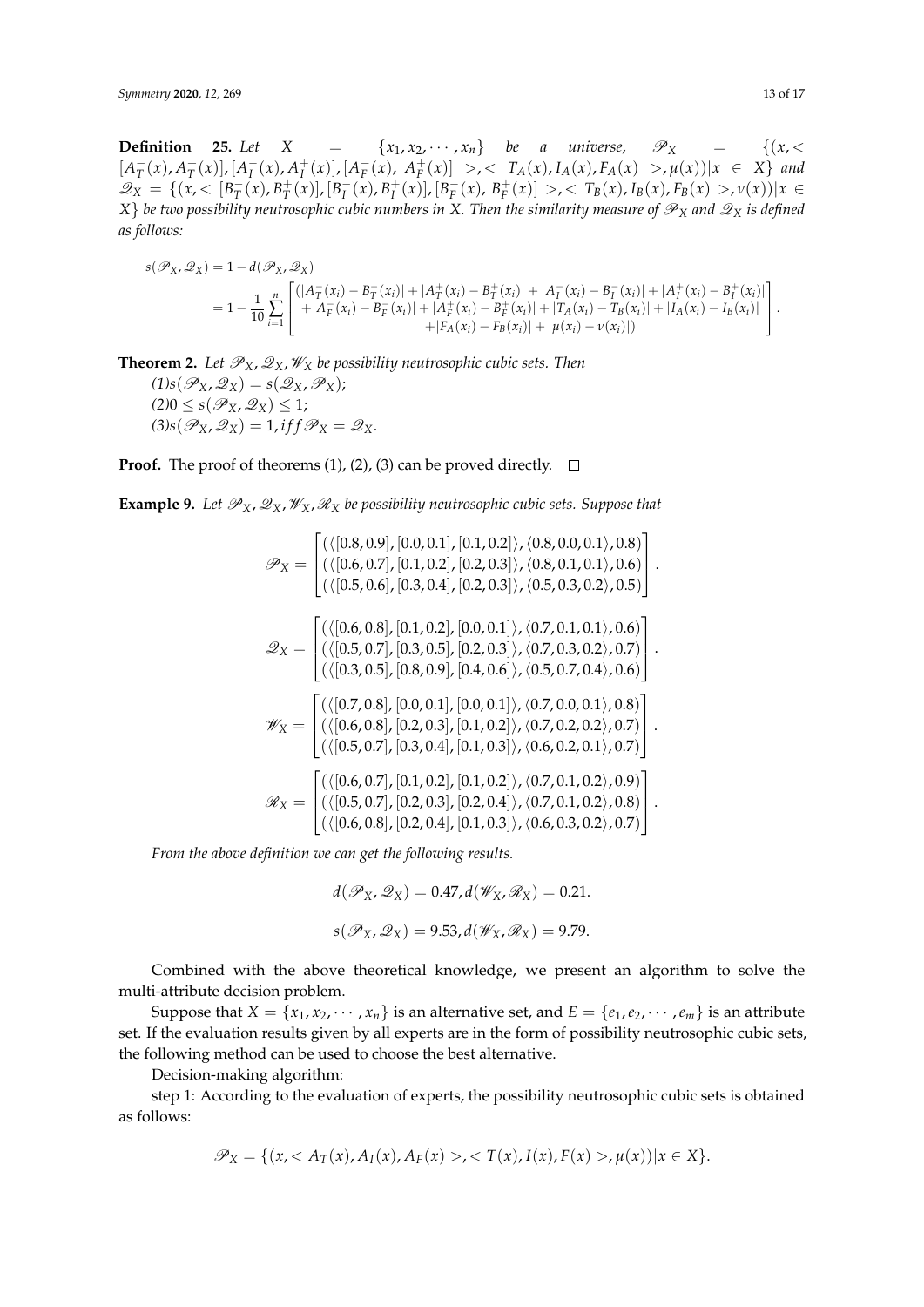step 2: The following equality is solved by combining the related definitions of possibility neutrosophic cubic sets and step 1,

$$
S(\mathscr{P}_X) = \sum_{i=1}^n [(4 + A_T^-(x_i) + A_T^+(x_i) - A_I^-(x_i) - A_I^+(x_i) - A_F^-(x_i) - A_F^+(x_i)) + (2 + T(x_i) - I(x_i) - T(x_i)) + \mu(x_i)]/10.
$$

step 3: If  $S(x_i) \neq S(x_j)$  ( $i \neq j, i, j \in n$ ), sort the results of step 2 to get the optimal alternative. Otherwise, perform step 4.

step 4: If  $S(x_i) = S(x_i)$  ( $i \neq j, i, j \in n$ ), then solve the following equality,

$$
A(\mathscr{P}_X) = \sum_{i=1}^n [A_T^-(x_i) + A_T^+(x_i) - A_F^-(x_i) - A_F^+(x_i) + (T(x_i) - F(x_i)) + \mu(x_i)]/4.
$$

and sort the results of step 4 to get the optimal alternative.

#### **4. Application and Comparative Analysis**

In this part, we give a specific application of the algorithm and make a qualitative comparison between the proposed method and the existing method to illustrate the superiority of the proposed method.

#### *4.1. Application*

According to the algorithm given above, we can know that for any number of alternatives and attributes, we can obtain the optimal alternative by calculating their score functions. It can satisfy both the symmetric structure of *n* ∗ *n* and the asymmetric structure of *n* ∗ *m*. This paper chooses an asymmetric structure without speciality to illustrate the application of the scoring function in the possibility neutrosophic cubic sets. The calculation method of the symmetric structure is the same.

**Example 10.** *Mr. Zhang wants to choose a school for his son and there are four schools*  $X = \{x_1, x_2, x_3, x_4\}$  *for him to choose from. Mr. Zhang analyzes and compares*  $e_1 = \cos t$ ,  $e_2 = \text{atmosphere}$ , and  $e_3 = \text{teachingquality}$ , *and obtained a preliminary evaluation. The evaluation value was given in the form of possibility neutrosophic cubic sets. Choose the best school according to Mr. Zhang's evaluation.*

step 1: According to the evaluation results, the possibility neutrosophic cubic set is obtained

$$
\mathscr{P}_{X}(x_{1}) = \begin{bmatrix}\n\langle \langle [0.5, 0.6], [0.1, 0.3], [0.2, 0.4] \rangle, \langle 0.6, 0.2, 0.3 \rangle, 0.5) \\
\langle \langle [0.5, 0.6], [0.1, 0.3], [0.2, 0.4] \rangle, \langle 0.6, 0.2, 0.3 \rangle, 0.5) \\
\langle \langle [0.6, 0.8], [0.2, 0.3], [0.1, 0.2] \rangle, \langle 0.7, 0.2, 0.1 \rangle, 0.7)\n\end{bmatrix},
$$
\n
$$
\mathscr{P}_{X}(x_{2}) = \begin{bmatrix}\n\langle \langle [0.6, 0.8], [0.1, 0.2], [0.2, 0.3] \rangle, \langle 0.7, 0.1, 0.2 \rangle, 0.7) \\
\langle \langle [0.6, 0.7], [0.1, 0.2], [0.2, 0.3] \rangle, \langle 0.6, 0.1, 0.2 \rangle, 0.6) \\
\langle \langle [0.6, 0.7], [0.3, 0.4], [0.1, 0.2] \rangle, \langle 0.7, 0.4, 0.1 \rangle, 0.7)\n\end{bmatrix},
$$
\n
$$
\mathscr{P}_{X}(x_{3}) = \begin{bmatrix}\n\langle \langle [0.4, 0.6], [0.2, 0.3], [0.1, 0.3] \rangle, \langle 0.6, 0.2, 0.2, 0.2 \rangle, 0.7) \\
\langle \langle [0.5, 0.6], [0.2, 0.3], [0.3, 0.4] \rangle, \langle 0.6, 0.3, 0.4 \rangle, 0.6) \\
\langle \langle [0.5, 0.7], [0.2, 0.3], [0.3, 0.4] \rangle, \langle 0.6, 0.2, 0.3, 0.4 \rangle, 0.6)\n\end{bmatrix},
$$
\n
$$
\mathscr{P}_{X}(x_{4}) = \begin{bmatrix}\n\langle \langle [0.6, 0.7], [0.1, 0.2], [0.1, 0.2] \rangle, \langle 0.8, 0.1, 0.2 \rangle, 0.8) \\
\langle \langle [
$$

step 2: Calculate the score functions of all possibility neutrosophic cubic sets;

$$
S(x_1) = 2.11, S(x_2) = 2.23, S(x_3) = 2.01, S(x_4) = 2.28.
$$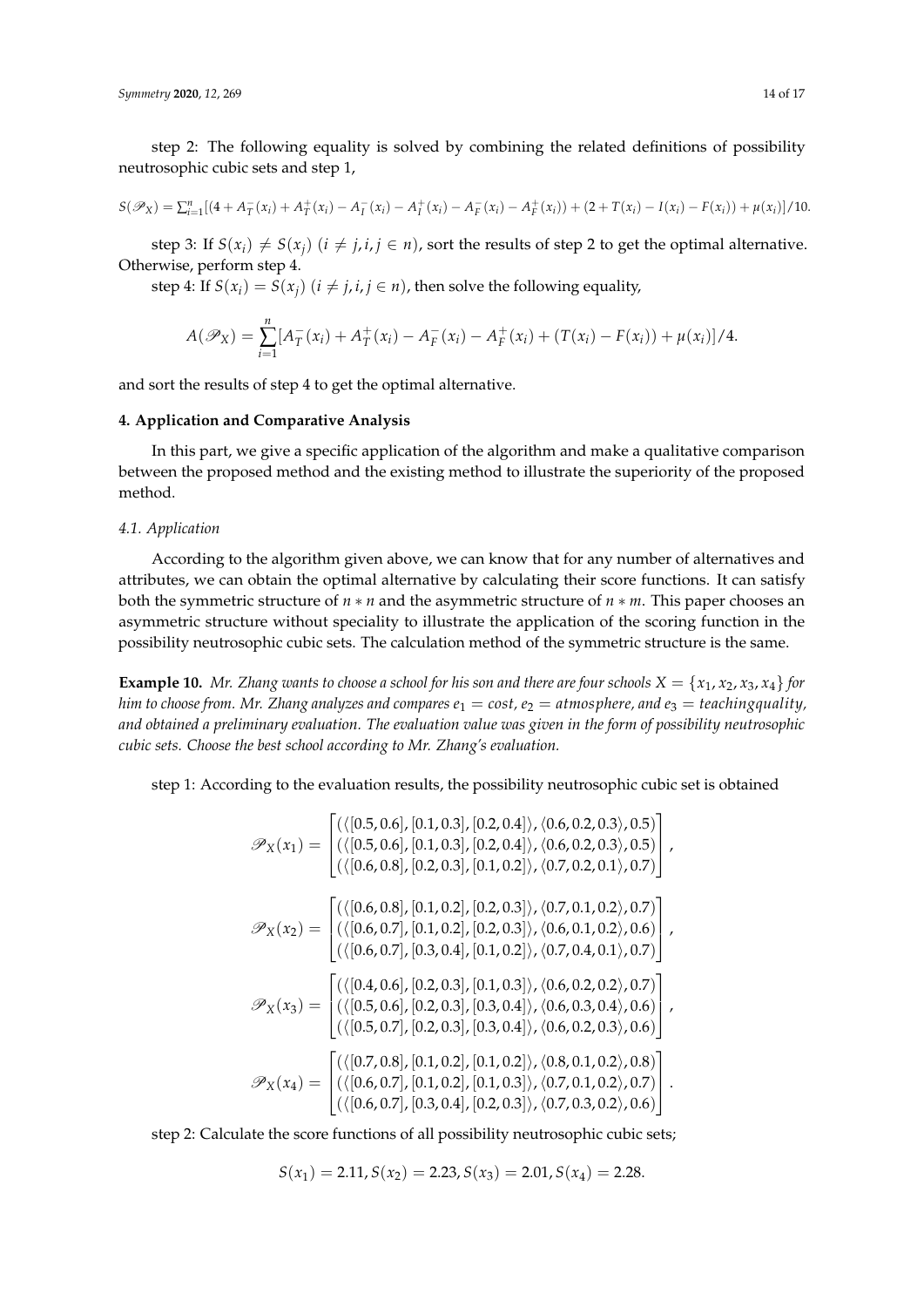step 3: Ranking the score functions of all alternatives by size, which is the order of the alternative.

$$
S(x_4) \ge S(x_2) \ge S(x_1) \ge S(x_3).
$$

Hence, the alternative 4 is the best choice. That is to say, according to the assessment, Mr. Zhang should choose the fourth school.

#### *4.2. Comparative Analysis*

At present, many decisions are multi-attribute decision-making problems, and the choice of decision-making environment will have a certain impact on the results of decision-making. Therefore, it is very important to choose a suitable decision-making environment in multi-attribute decision-making problems. Based on the existing decision environment, this paper proposes a new environment for multi-attribute decision-making. As this paper proposes a new decision environment, it is impossible to make a quantitative analysis and comparison in the comparative analysis. Next, we use the qualitative analysis method and some existing methods for comparative analysis to illustrate the method proposed in this paper.

Firstly, compared with some existing extension sets of fuzzy sets, such as intuitionistic fuzzy sets [\[13\]](#page-15-8) and interval neutrosophic sets [\[23\]](#page-16-0), we find that they only study the membership degree and non-membership degree of elements, and do not consider the uncertainty of elements. The neutrosophic cubic sets are an extension of the neutrosophic sets and the cubic sets. They consider the membership, non-membership and uncertainty of the elements at the same time, which makes the decision-making factors more comprehensive. In this way, the decision result is more likely to approach the ideal result.

Secondly, compared with the decision-making method of neutrosophic cubic sets [\[31,](#page-16-8)[34\]](#page-16-11), possibility neutrosophic cubic sets not only consider the membership, non-membership and uncertainty of elements, but also consider the possibility of each element in the set, giving different weights to elements, making the distribution of elements closer to the overall level of the research problem, so as to make the decision result more real.

Finally, a simple linear model is proposed to solve the multi-attribute decision-making problem, which makes the solution more convenient and relatively simple.

## **5. Conclusion**

The neutrosophic cubic sets are an extension of the neutrosophic sets and the cubic sets. They also consider the membership, non-membership and uncertainty of the elements in the set, which is more comprehensive than the fuzzy sets and the hesitant fuzzy sets. According to the current research on the neutrosophic cubic sets, this paper considers the possibility of the occurrence of elements in the neutrosophic cubic sets, and puts forward the definition of possibility neutrosophic cubic sets, and the empty sets, the complete sets, the complement sets, distance measure and similarity measure of the possibility neutrosophic cubic sets are defined. At the same time, the definition of the equality, inclusion, R-union and R-intersection of any two possibility neutrosophic cubic sets is given. Under some certain conditions, the R-union and R-intersection of any two possibility internal neutrosophic cubic sets are still possibility internal neutrosophic cubic sets. Finally, the score function is an important indicator in multiple attribute decision making problems; combined with the score function, we give a solution of possibility neutrosophic cubic sets in multiple attribute decision making, and apply this method to concrete numerical examples to illustrate the effectiveness of the score function in solving multiple attribute decision making problems.

The possibility neutrosophic cubic sets consider the membership, non-membership and uncertainty of the elements of the set, and the possibility that the elements belong to the set. Therefore, combined with the advantages of the possibility neutrosophic cubic sets, it can be applied to imperfect systems in actual production to better solve production problems [\[44\]](#page-16-21). At the same time,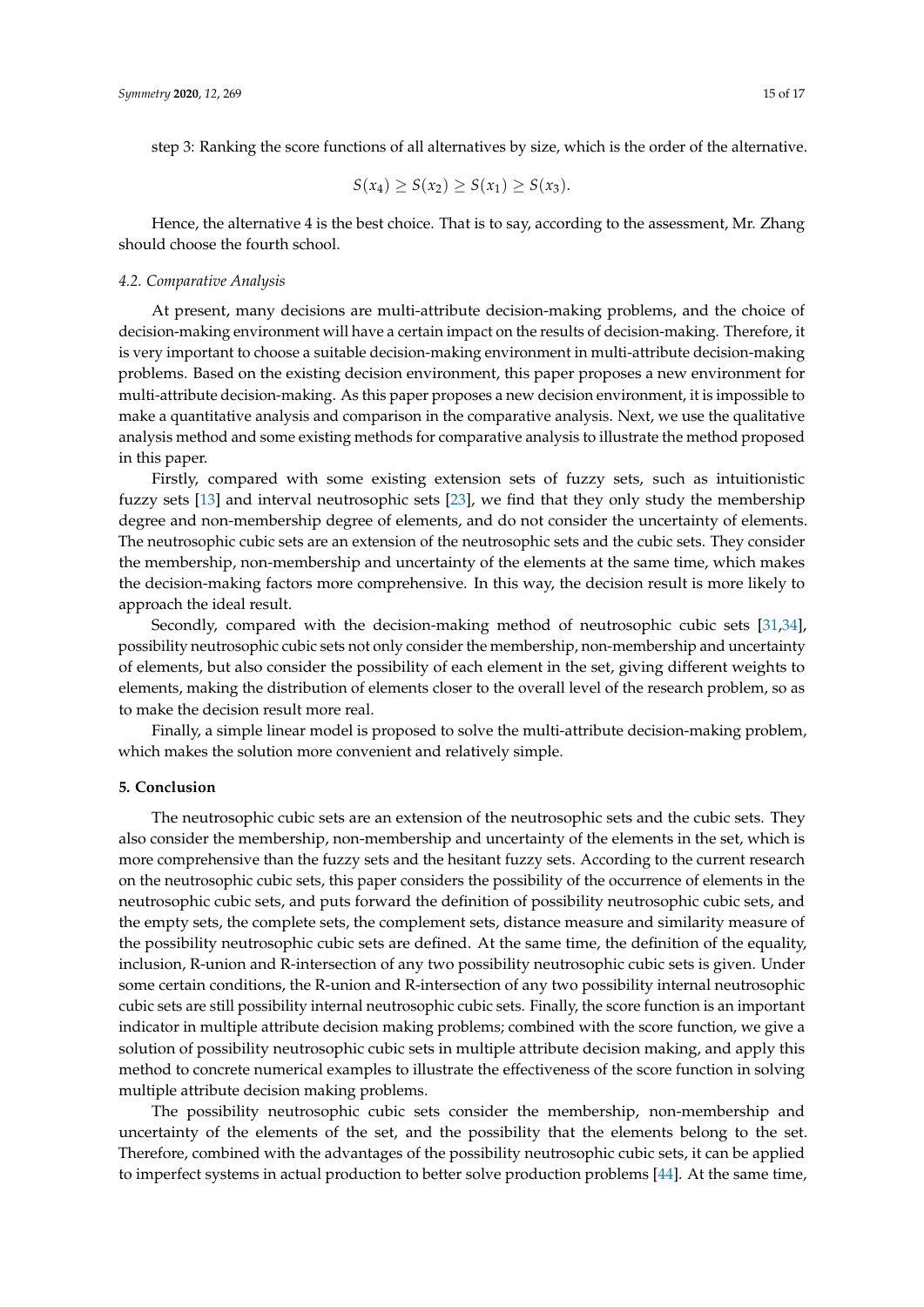in the possibility neutrosophic cubic sets, we propose a simple linear model to solve multi-attribute decision-making problems. In future research, we can combine the non-linear model method proposed in the concept lattice of multi-adjoint t-concept lattices [\[45\]](#page-16-22) and word-level neutrosophic sentiment similarity [\[46\]](#page-16-23) to discuss the application of the non-linear model method in the possibility neutrosophic cubic sets to solve multi-attribute decision-making problems in this environment. It is believed that in the future, the application of the neutrosophic cubic sets in these aspects will be a good research topic, which is worth further research.

**Author Contributions:** All authors contributed equally.

**Funding:** This work was supported by the National Natural Science Foundation of China (11661053, 11771198), and the Provincial Natural Science Foundation of Jiangxi, China(20181BAB201003).

**Acknowledgments:** The authors would like to thank the editors and anonymous reviewers for their insightful and constructive commendations that have lead to an improved version of this paper.

**Conflicts of Interest:** The authors declare no conflict of interest.

#### **References**

- <span id="page-15-0"></span>1. Zadeh, L.A. Fuzzy sets. *Inf. Control* **1965**, *8*, 338–353.
- <span id="page-15-1"></span>2. Nguyen, V.U. Tender evaluation by fuzzy sets. *J. Constr. Eng. Manag.* **1985**, *111*, 231–243.
- 3. Yager, R.R. Database discovery using fuzzy sets. *Int. J. Intell. Syst.* **1996**, *11*, 691–712.
- 4. Pal, S.K.; King, R.A. On edge detection of X-ray images using fuzzy sets.*IEEE Trans. Pattern Anal. Mach. Intell.* **1983**, *5*, 69–77.
- <span id="page-15-2"></span>5. Gurcanli, G.E.; Mungen, U. An occupational safety risk analysis method at construction sites using fuzzy sets. *Int. J. Ind. Ergon.* **2009**, *39*, 371–387.
- <span id="page-15-3"></span>6. Li, H.; Yin, S.; Yang, Y. Some preference relations based on q-rung orthopair fuzzy sets. *Int. J. Intell. Syst.* **2019**, *34*, 2920–2936.
- 7. Wu, H. Generalized extension principle for non-normal fuzzy sets. *Fuzzy Optim. Decis. Mak.* **2019**, *18*, 399–432.
- 8. Verma, R.; Merig*o*´, J. On generalized similarity measures for Pythagorean fuzzy sets and their applications to multiple attribute decisio-making. *Int. J. Intell. Syst.* **2019**, *34*, 2556–2583.
- <span id="page-15-4"></span>9. Ejegwa, P.A.; Awolola, J.A. Novel distance measures for Pythagorean fuzzy sets with applications to pattern recognition problems. *Granular Comput.* **2019**, 1, 1–9 .
- <span id="page-15-5"></span>10. Atanassov, K.T. Intuitionistic fuzzy sets. *Fuzzy Sets Syst.* **1986**, *20*, 87–96.
- <span id="page-15-6"></span>11. Atanassov, K.T. Interval valued intuitionistic fuzzy sets. *InIntuitionistic Fuzzy Sets* **1999**, *35*, 139–177.
- <span id="page-15-7"></span>12. Torra, V. Hesitant fuzzy sets. *Int. J. Intell. Syst.* **2010**, *25*, 529–539.
- <span id="page-15-8"></span>13. Liuab, H.W. Multi-criteria decision-making methods based on intuitionistic fuzzy sets. *Eur. J. Oper. Res.* **2007**, *179*, 220–233.
- 14. De, S.K.; Biswas, R.; Roy, A.R. An application of intuitionistic fuzzy sets in medical diagnosis. *Fuzzy Sets Syst.* **2001**, *117*, 209–213.
- 15. Zhang, Q.S.; Yao, H.X.; Zhang, Z.H. Some similarity measures of interval-valued intuitionistic fuzzy sets and application to pattern recognition. *Appl. Mech. Mater.* **2010**, *44–47*, 3888–3892.
- <span id="page-15-9"></span>16. Xu, Z.; Xia, M. Distance and similarity measures for hesitant fuzzy sets. *Inf. Sci.* **2011**, *181*, 2128–2138.
- <span id="page-15-10"></span>17. Smarandache, F. A unifying field in logics: Neutrosophic logic, neutrosophic set, neutrosophic probability and statistics (fourth edition). *Mult.-Valued Log.* **2001**, *95*, 7–108.
- <span id="page-15-11"></span>18. Smarandache, F. Neutrosophic set-a generalization of the intuitionistic fuzzy set. In Proceedings of the IEEE International Conference on Granular Computing, Atlanta, GA, USA, 10–12 May 2006.
- <span id="page-15-12"></span>19. Smarandache, F. Single valued neutrosophic sets. *Rev. Air Force Acad.* **2013**, *10*, 9–14.
- <span id="page-15-13"></span>20. Wang, H.B.; Smarandache, F.; Zhang, Y.Q.; Sunderraman, R. Interval neutrosophic sets and logic: Theory and applications in computing. *Comput. Sci.* **2005**, *65*, 87.
- <span id="page-15-14"></span>21. Jung,S.; Kim, H.; Park, S.Y.; Interval neutrosophic sets and their application in multicriteria decision making problems. *Sci. World J.* **2014**, *1*, 645953.
- 22. Broumi, S.; Smarandache, F. New distance and similarity measures of interval neutrosophic sets. In Proceedings of the International Conference on Information Fusion, China, Feb 2014.